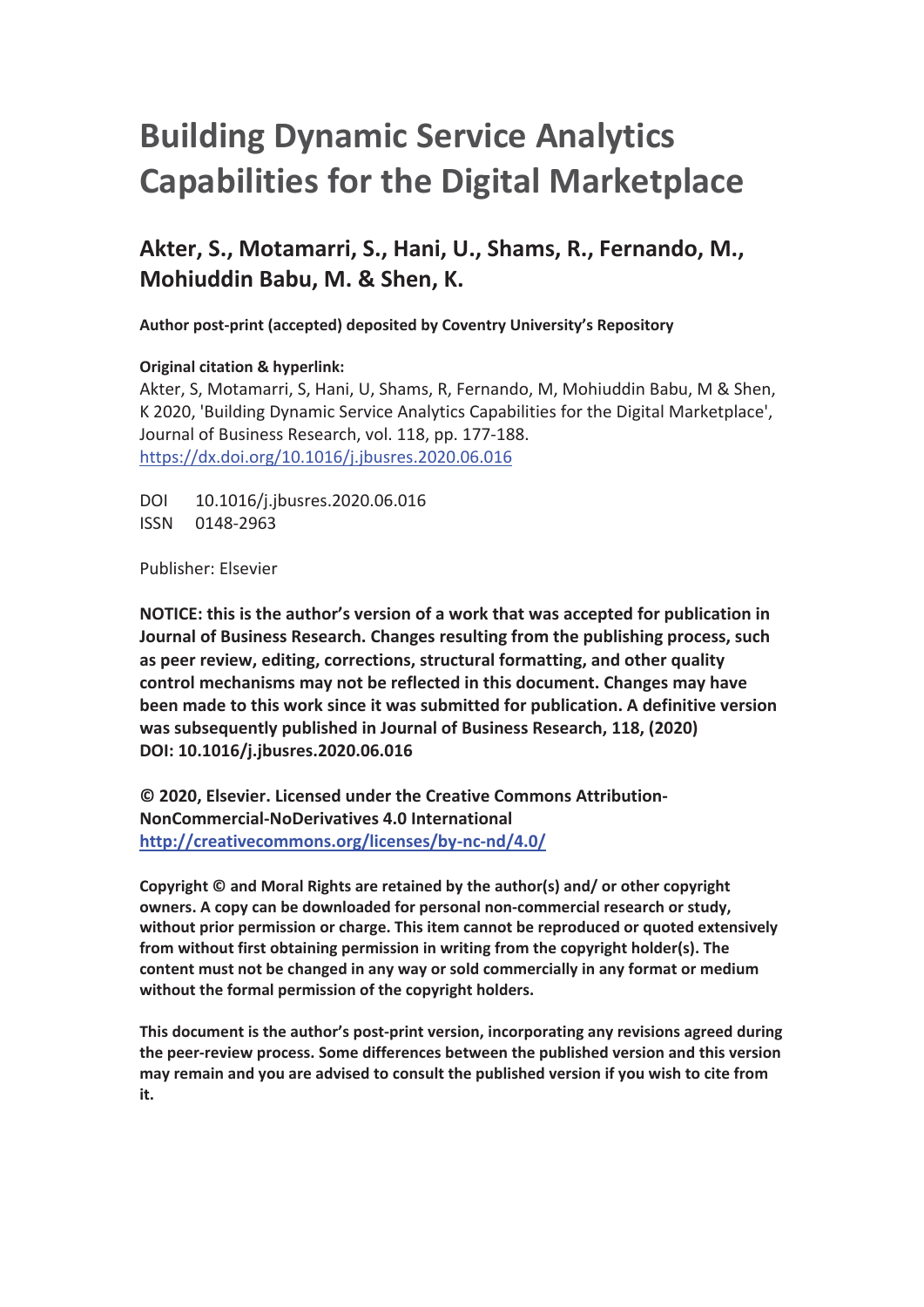#### **Building Dynamic Service Analytics Capabilities for the Digital Marketplace**  (Paper accepted for publication in the Journal of Business Research)

#### **Shahriar Akter**

Sydney Business School University of Wollongong NSW 2522, Australia E-mail : sakter@uow.edu.au

## **Saradhi Motamarri**

School of Management, Operations & Marketing Faculty of Business University of Wollongong, NSW 2522, Australia E-mail : sm951@uowmail.edu.au

## **Umme Hani**

School of Management, Operations & Marketing Faculty of Business University of Wollongong, NSW 2522, Australia E-mail : uh821@uowmail.edu.au

### **Riad Shams**

Newcastle Business School Northumbria University Newcastle-upon-Tyne. NE1 8ST, UK Email : riad.shams@northumbria.ac.uk

#### **Mario Fernando**

School of Management, Operations & Marketing Faculty of Business University of Wollongong, NSW 2522, Australia E-mail : mariof@uow.edu.au

#### **Mujahid Mohiuddin Babu**

School of Marketing and Management Coventry Business School Coventry University Priory St, Coventry CV1 5FB, UK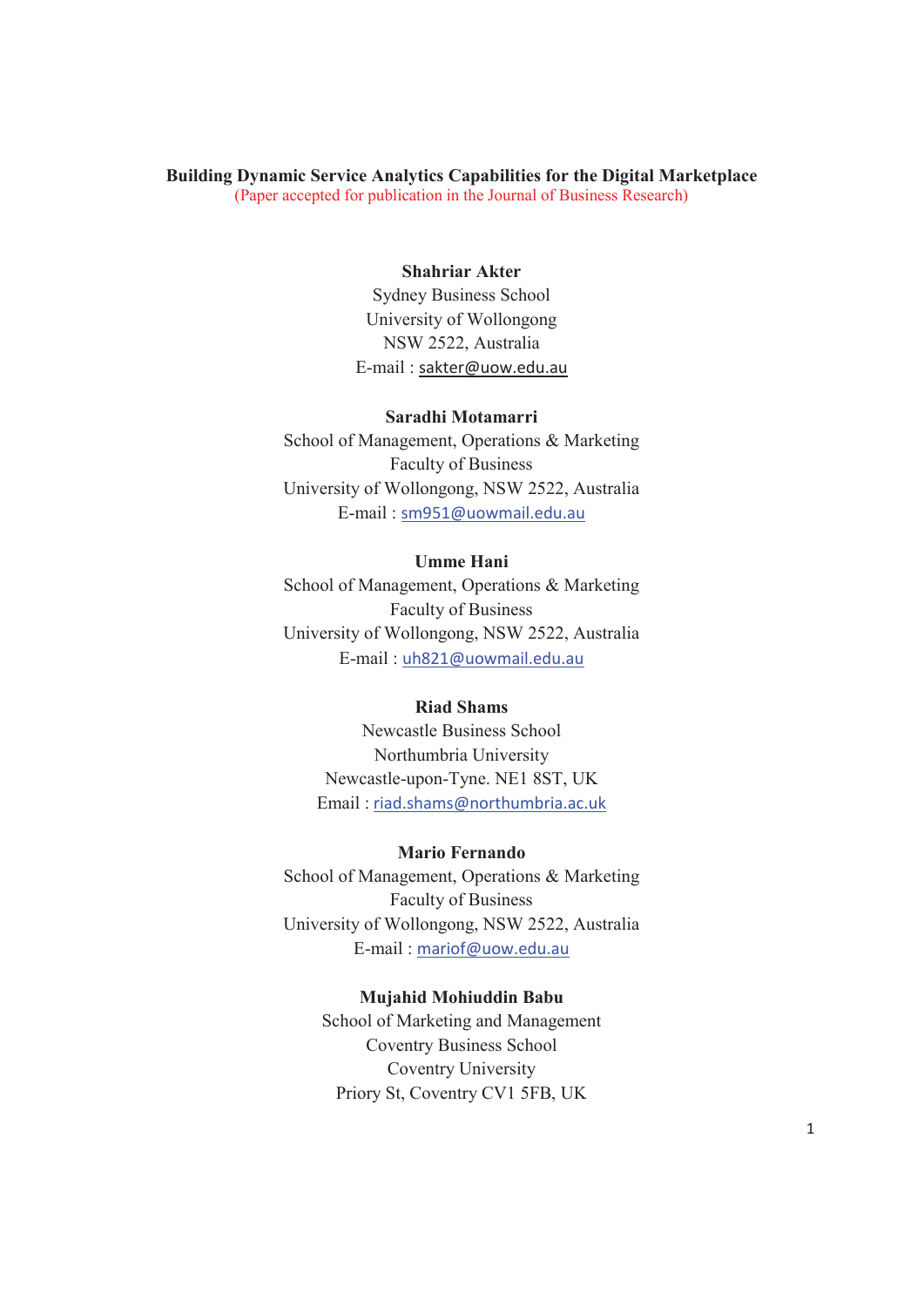Email: ac44691@coventry.ac.uk

**Kathy Shen**  Rochester Institute of Technology Dubai, UAE Email: ningshen2003@hotmail.com

## **Acknowledgements**

This research was funded by the University of Wollongong, Faculty of Business Seed Grant (2017). We appreciate and gratefully acknowledge the constructive comments of Professor Samuel Fosso Wamba (Toulouse Business School, France).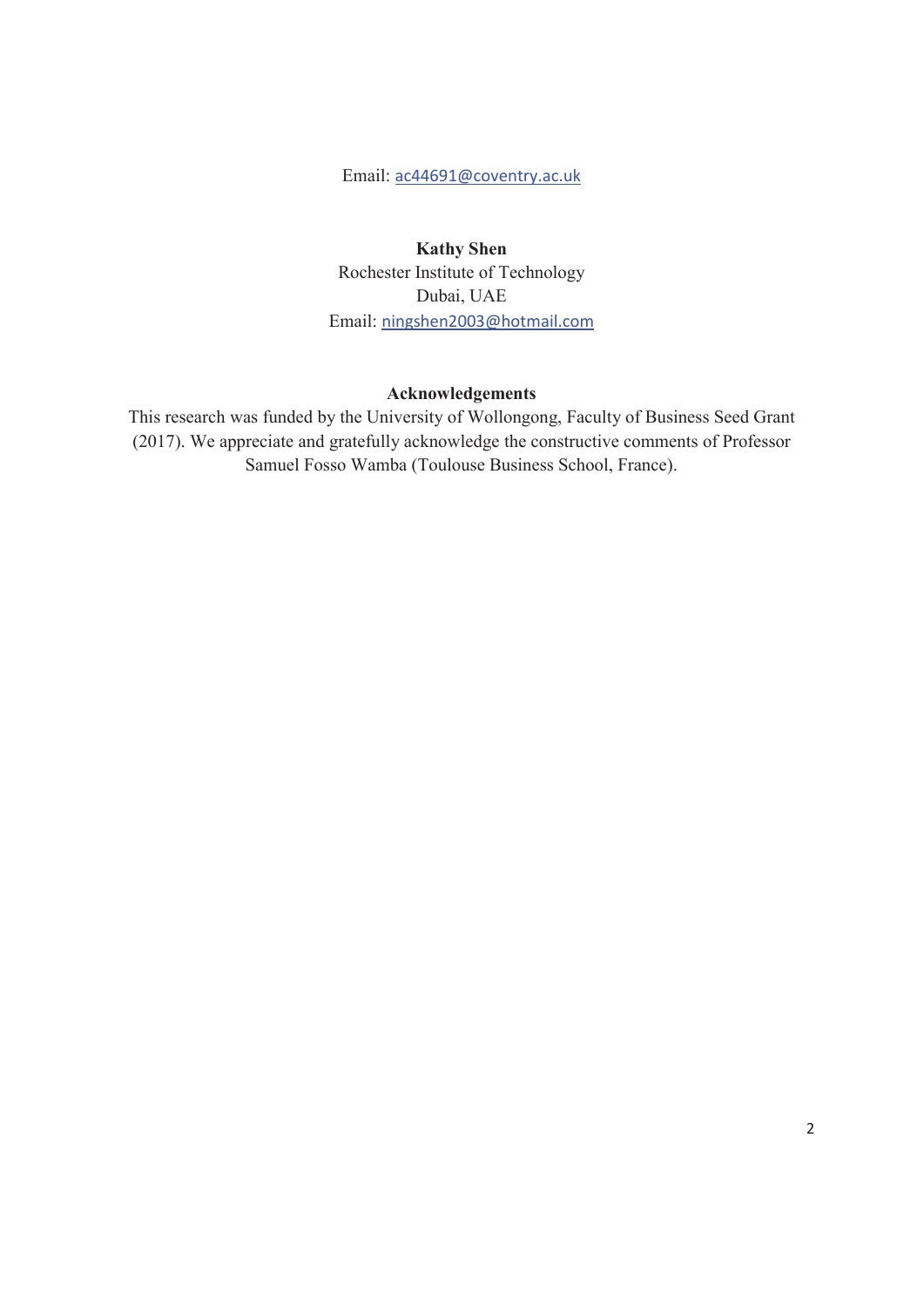## **Abstract**

Service firms are now interacting with customers through a multitude of channels or touchpoints. This progression into the digital realm is leading to an explosion of data, and warranting advanced analytic methods to manage service systems. Known as big data analytics, these methods harness insights to deliver, serve, and enhance the customer experience in the digital marketplace. Although global economies are becoming service-oriented, little attention is paid to the role of analytics in service systems. As such, drawing on a systematic literature review and thematic analysis of 30 in-depth interviews, this study aims to understand the nature of service analytics to identify its capability dimensions. Integrating the diverse areas of research on service systems, big data and dynamic capability theories, we propose a dynamic service analytics capabilities (DSAC) framework consisting of management, technology, talent, data governance, model development, and service innovation capability. We also propose a future research agenda to advance DSAC research for the emerging service systems in the digital marketplace.

#### **Keywords**

Dynamic service analytics capabilities (DSAC), service systems, customer experience, big data, research agenda

## **1. Introduction**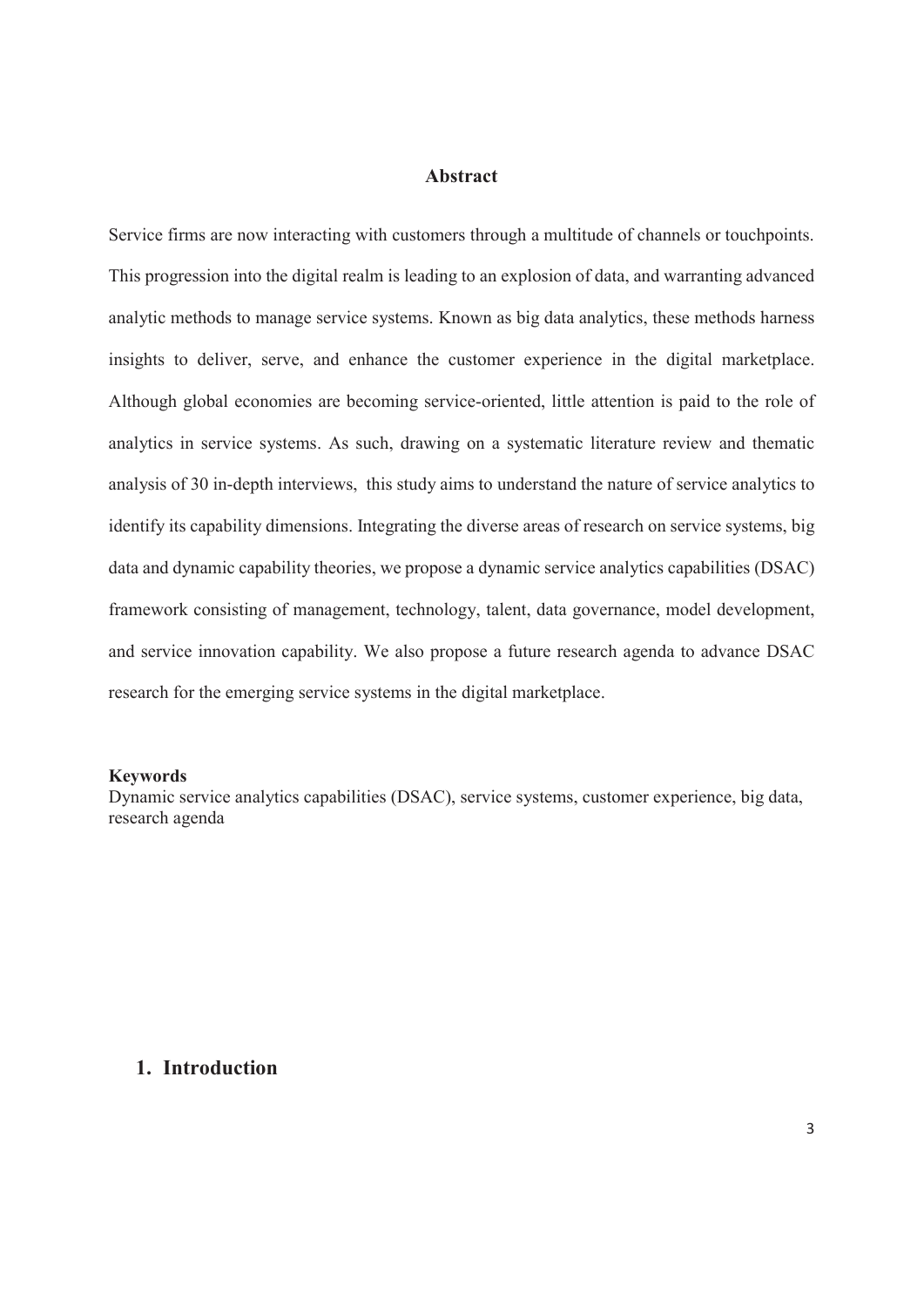The progressive digitization of organizational processes and socio-technical interactions is elevating the role of 'data.' Some term data as the 'oil for digital economy' (Wedel and Kannan 2016) and other term data as an 'asset' (Davis and Patterson 2012). The characteristics of big data are themselves evolving from 3Vs to 7Vs, namely: volume, velocity, variety, veracity, value, variability, and visualization (Mikalef et al. 2017). Wedel and Kannan (2016) synthesize that big data, coupled with analytics, presents a value continuum that ranges from information-value to decision-value. According to the International Data Corporation (2019), the momentum for big data analytics (BDA) is well on course to achieve US\$274.3 billion revenues by 2022, with a 13.2% compound annual growth rate. More than half of all these BDA revenues will be from the service sector, including IT (\$77.5 billion) and business services (\$20.7 billion) are the two largest categories. These findings substantiate the explosive growth and interest in harnessing the power of data and analytics for research in the digital economy (Ransbotham and Kiron 2018). Although big data research has gained momentum in recent years in various fields of business (Ferraris et al. 2018a; Akter et al. 2019b; Rialti et al. 2019; Mikalef et al. 2020; Wamba et al. 2020), no major research on service analytics capability has appeared in recent years. Reflecting on this significant gap and driven by the recent call for research on digital transformation in the service (Verhoef et al. 2019; Davenport et al. 2020; Grewal et al. 2020; Kumar et al. 2020), this study conceptualises a service analytics capability model using dynamic capability theories (Helfat and Peteraf 2009; Helfat and Peteraf 2015; Yasmin et al. 2020) for the digital marketplace.

This paper explores where service analytics fits within data-driven markets and what capabilities are needed to derive informational and decisional value. Increasing digital transformation is placing unprecedented pressure on service providers to dynamically adapt their services in (near)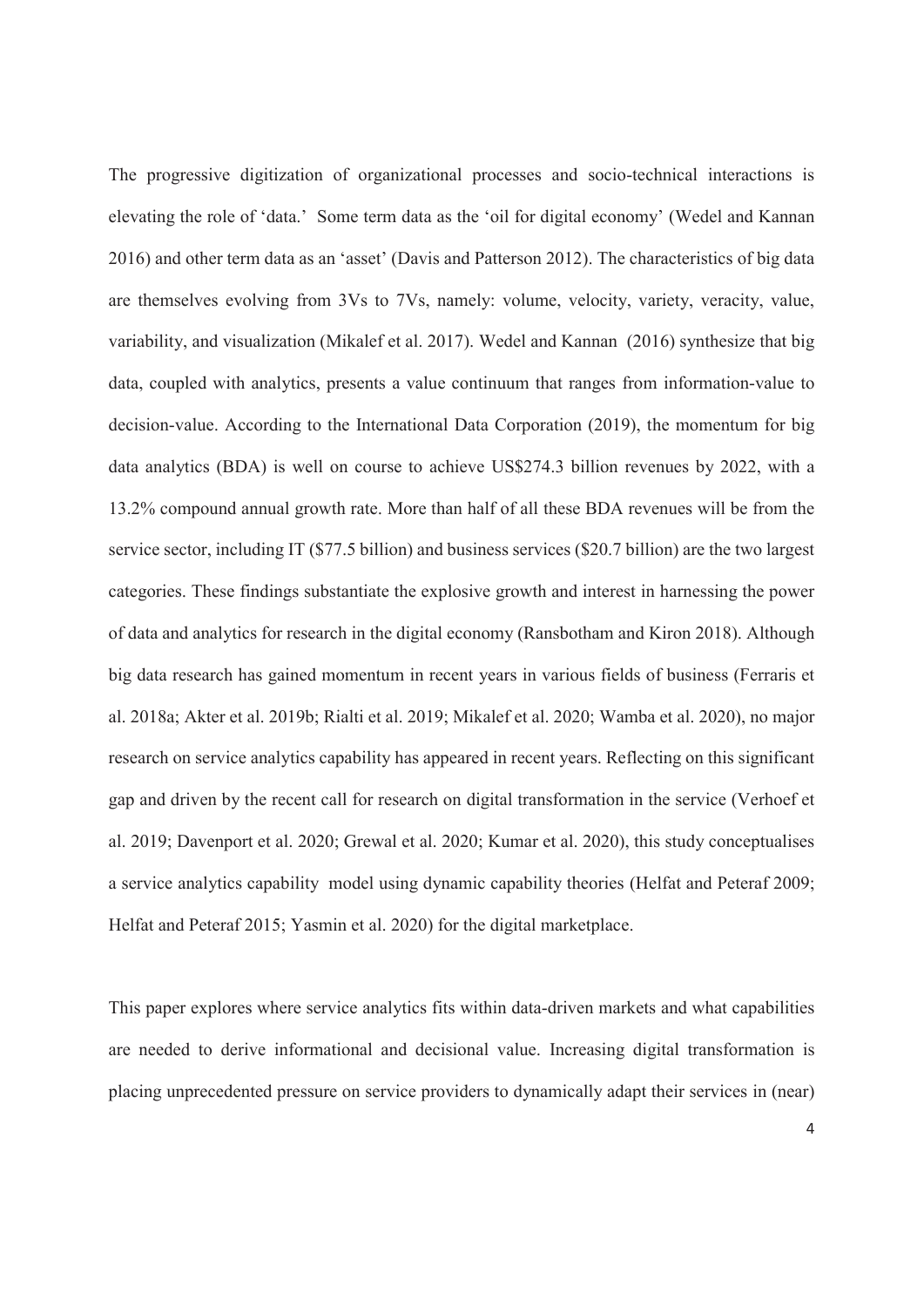real-time to meet the customer needs (Motamarri et al. 2017). To tackle these challenges, service providers have to develop more in-depth perspectives about their interactions with customers and/or service encounters. Service systems use resources such as people, technology, organization, and shared information to satisfy customer needs better than competitors (Akter et al. 2019c). Service analytics is referred to as a holistic process ranging from data collection to analysis of a service system to provide a value co-creation experience for both customers and providers through service adaptation (Cardoso et al. 2015). With the advent of big data applications and challenges, firms need to develop dynamic service analytics to sense, seize, and transform their service systems through service innovation and adaptation (Teece et al. 2016). Dynamically generated analytical insights allow organizations to cope with environmental dynamism and result in superior performance. Although service analytics has become of strategic importance for service systems, identifying and leveraging the dimensions of service analytics capabilities continues to be a challenge.

Without a clear conceptualization of service analytics capabilities, it would be difficult for firms to plan, invest, and monitor analytics development in a digital marketplace. Motivated by this challenge, the main research question we address is: **what are the dimensions of dynamic service analytics capabilities for service systems in the data-driven digital marketplace?** To answer this research question, we conducted a systematic literature review and 30 in-depth interviews to identify the nature of dynamic service analytic capabilities, and their probable role in enhancing customer engagement, experience and firm performance (Lemon and Verhoef 2016; Ransbotham and Kiron 2018).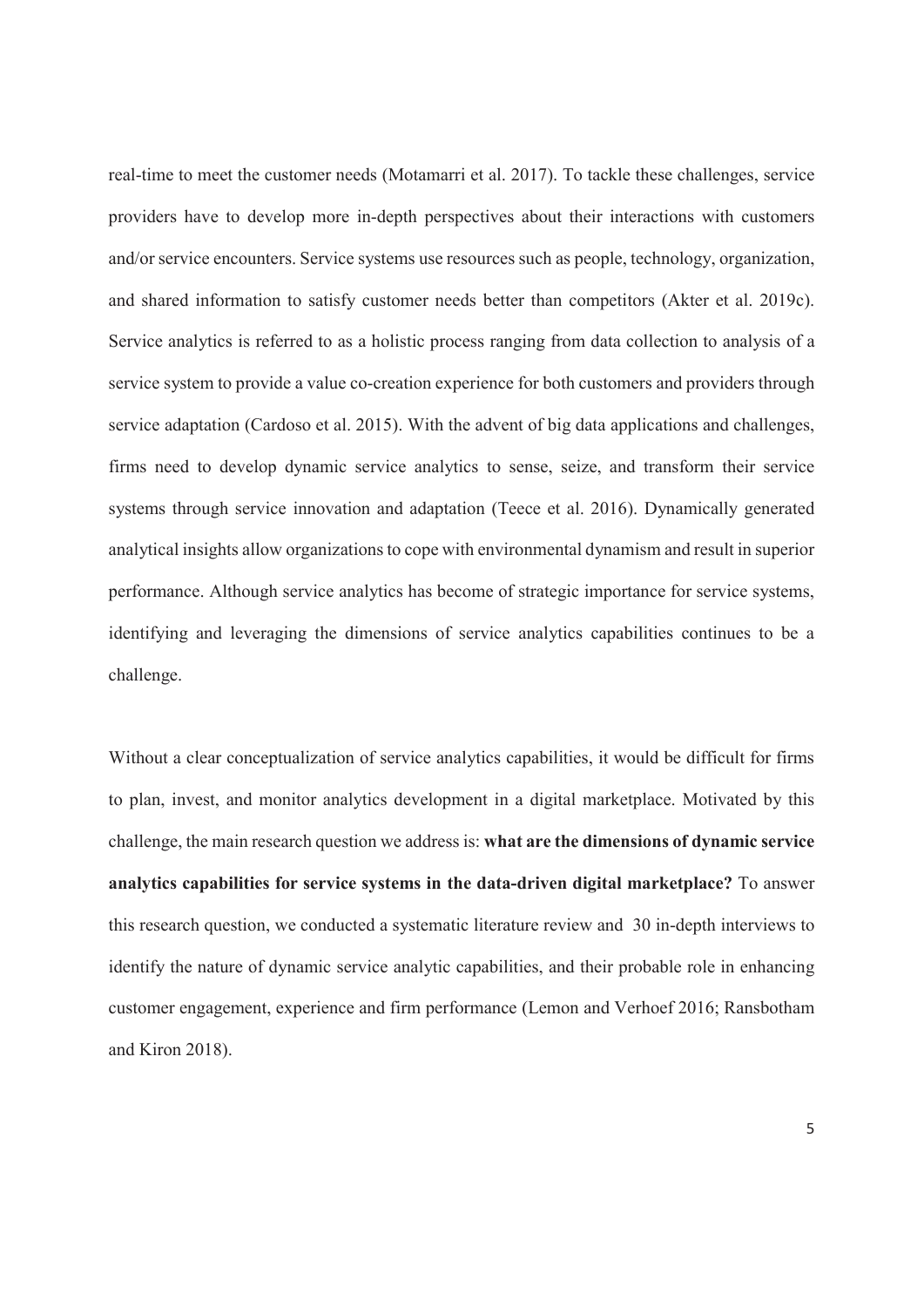## **2. Literature review**

## **Big data analytics in the data-driven digital marketplace**

The word 'digital economy' was first coined by Dan Tapscott in his popular book, 'The Digital Economy: Promise and Peril in the Age of Networked Intelligence' (Topscott 2015). In essence, digital transformation is not only affecting organizations and governments but also every individual on the planet. The global sales of the e-commerce platform were \$2.3 trillion in 2017, and revenues from this sector are expected to reach \$4.88 trillion in 2021 (Verhoef 2019). This rapid digitization of the economy also implies that organizations are able to connect with their customers through myriad touchpoints in multiple channels and media, giving rise to a variety of information exchange between service providers and customers, i.e., human-to-machine (H2M), machine-to-human (M2H) and machine-to-machine (M2M) interactions/services (Abbatiello et al. 2017). M2M is also popularly referred to as the 'Internet of Things' (IoT). These technological developments and the resulting exchanges are contributing to the data-driven digital marketplace, which includes transaction, video, voice, click-stream, and social media data (Davenport et al. 2012). All these forms of interactions, communications, and exchanges coupled with the shrinking of time slices at which these data are captured, stored, analyzed, and acted upon are contributing to big data and analytics.

In a service economy, BDA can help service providers understand customer experience through their digital footprints (Akter and Wamba 2016). The array of touchpoints, channels, and media are providing critical insights to understand the digital journey for a customer through providercustomer interactions. To better understand the role of service analytics to enhance customer experience, it is necessary to visualize the path a customer takes from beginning to the end of a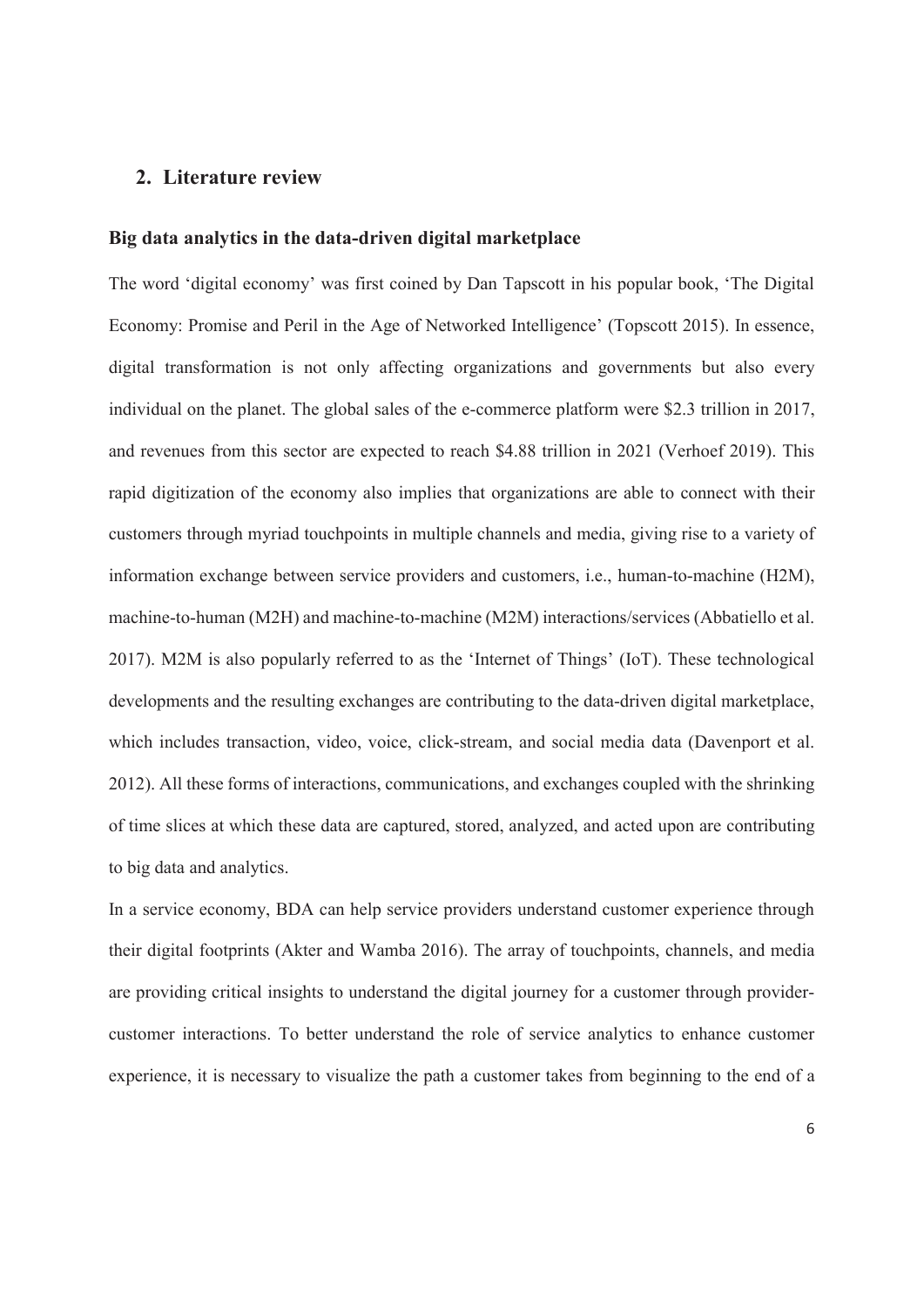customer journey (Dremel et al. 2020). For marketing to be effective, it must intervene at the critical junctures that influence their decision making (Court et al. 2009). Lemon and Verhoef (2016) portray the customer journey as a three-stage process consisting of a) pre-purchase, b) purchase, and c) post-purchase phases. As no two customers may interact with the firm in an identical fashion, their '*customer journeys*' may be different, resulting in complex customerinteractions and customer experiences. For example, Google's technologies are getting more sophisticated so that organizations are able to see the links between customers' ad-viewing to the store visit (Ransbotham and Kiron 2018). Similarly, Google's '*store visits*' technology enables an organization to know whether a customer viewed any of its online content prior to a store visit for purchase (Lawson and Srinivasan 2018). Seven-Eleven Japan remained profitable over the last 30 years due to leveraging insights from customer buying patterns, accounting for weather conditions, and sensing and reconfiguring its shelves to suit to local customer needs. It is said that 70% of the products on the shelves are new every year, as these are designed in response to customer preferences (Ross et al. 2013). Analytics enables service providers to leverage customer journey patterns in devising their marketing strategies and respond to customers' needs without waiting for their explicit feedback. It also gives rise to service innovations to optimize customers' experience.

## **The rise of service systems in the digital marketplace**

Due to the emergence of digital platforms, there is a significant growth of data-driven service systems in the form of smart service, mobile service, cloud service, or overall a technology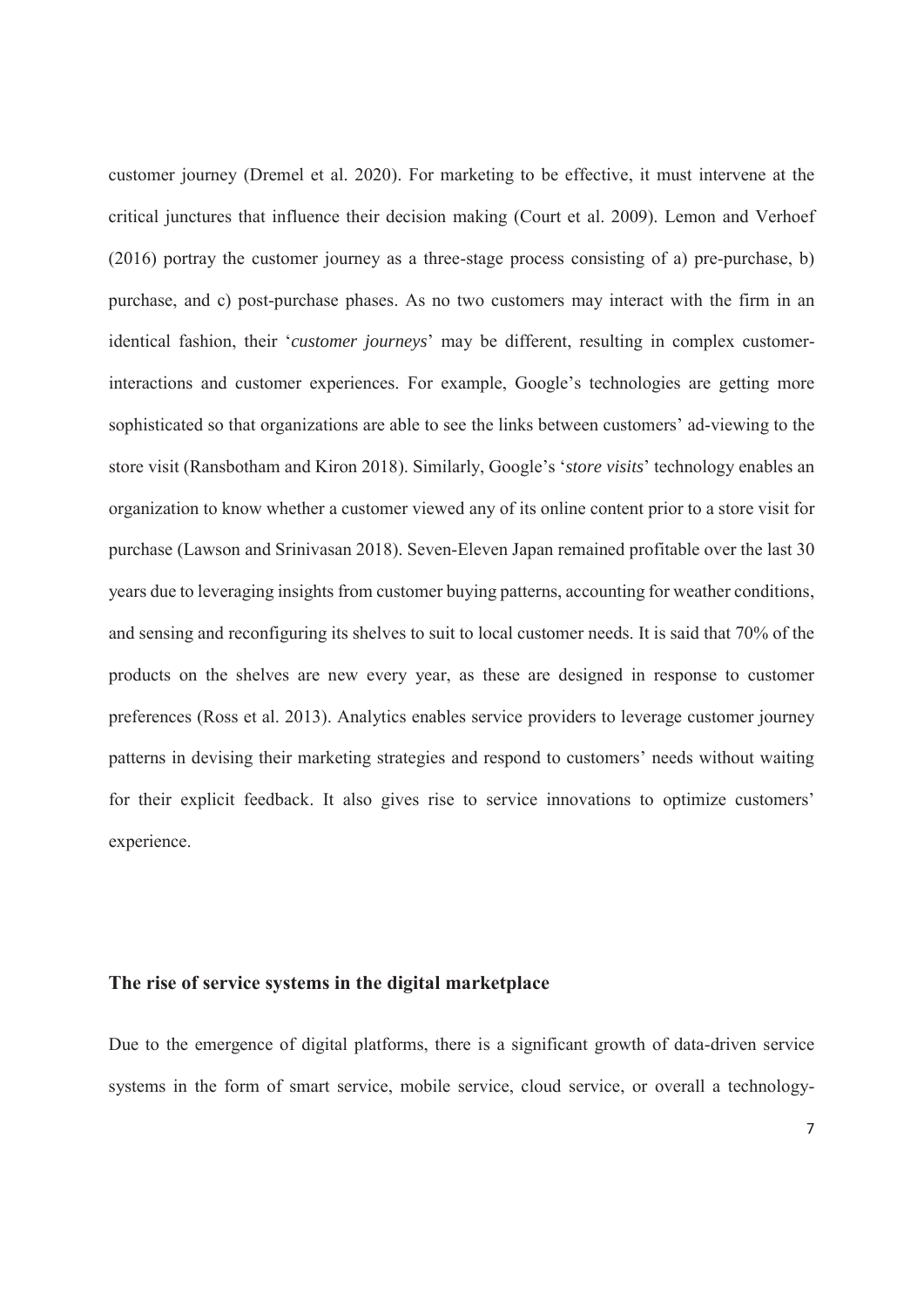mediated service (Ferraris et al. 2018b; Lim et al. 2018; Ardito et al. 2019). Services include all activities in which resources (e.g., people, technology) and capabilities (e.g., dynamic, adaptive) co-create value for all the engaged parties (Vargo et al. 2008; Spohrer and Maggilo 2010). Based on the extant literature, we define a service system as a technology-mediated service delivery platform that uses various resources for value co-creation (Polese et al. 2020). In a similar spirit, Maglio and Lim (2016,p.1), define service systems as "configurations of people, information, organizations, and technologies that operate for mutual benefit." In this digital age, the service system integrates products into the system to create value-in-use since the customers are provided access to goods and services through sharing, such as car sharing (e.g., Zipcar, blablacar), bike sharing (Citi Bike), accomodation (spareroom), luxury fashion sharing (e.g., Bag Borrow or Steal) (Akbar and Hoffmann 2019). Analytics based insights transform a service system by sensing trends/patterns, seizing opportunities and reconfiguring resources under uncertainity (Lim et al. 2015; Opresnik and Taisch 2015; Maglio and Lim 2016).

### **Service systems categorization**

Studying various cases of big data in smart service systems, Maglio and Lim (2016) proposed four categories of innovation in smart service systems. The basis for their categorization is a 2x2 matrix where the x-axis defines the source of BD (i.e., people or objects), and the y-axis depicts where BD is used (i.e., informing people or managing objects). Expanding the notion of providers and consumers beyond humans to encompass autonomous agents, we extend the categorization of Maglio and Lim (2016), as shown in Figure 1. This perspective renders a 2x2 matrix where the xaxis and y-axis represent providers and consumers, respectively. The resulting four quadrants represent the service-encounter domains, which also project that service systems need not be purely autonomous or purely human-centered but can be a combination of them (Motamarri 2018).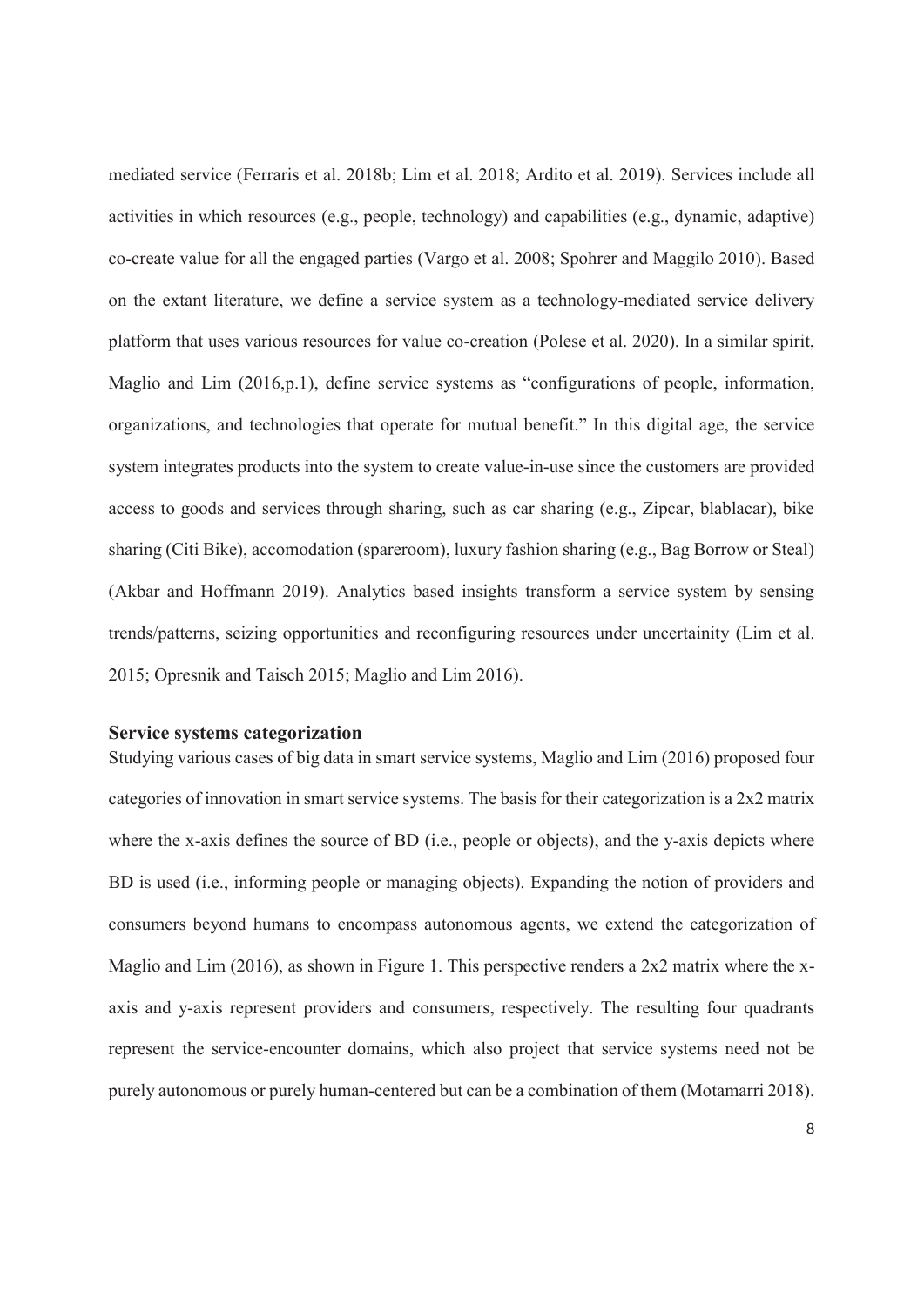Some of the proponents of AI foresee that in the near future, the landscape of the workforce is going to tremendously change as firms may deploy humans and machines (*no-collar workforce*) to work cooperatively in achieving the organizational tasks (Abbatiello et al. 2017).

In Figure 1, the lower-left quadrant denotes the service systems that are completely autonomous. Their presence is already known, the Internet of Things (IOT) are nothing but **agent to agent**  interactions, services provided, and are consumed by agents (Bresciani et al. 2018). The upper left quadrant refers to **"machine-to-human service systems"** in which routine services are rendered by machines to humans. The largely prevalent self-service systems like ATMs, self-checkout, etc. belong to this category. The lower right quadrant represents **"human-to-machine service systems"** in which people regularly set the thresholds or define the processes for machines to act on, such as fraud detection or risk assessments for lending by banks. The top right corner represents the conventional "**human-to-human service systems,"** which require customized solutions, such as financial consultancy or medical surgery. The lower left quadrant is the **"machine-to-machine service systems,"** in which structured services are provided from one machine to another machine, such as self-governed turbines and engines. The Internet of Things (IoT) is another example of an agent to agent interactions, in which services are provided and consumed by agents. While service analytics has an important role for the human-centered systems, it has a significantly large value across all the domains. The reason being big data are equally empowering providers, machines, and consumers (Vargo and Lusch 2008) and augmenting their capabilities (Day 1994; Teece 2007) not just at the strategic level but at the operational level across the four quadrants of Figure 1. For example, the growth of IoT is resulting in increased automation, and datafication trend, which is leading to more investment into artificial intelligence (AI) and machine learning (ML) based service systems and relevant analytics (Kumar et al. 2020).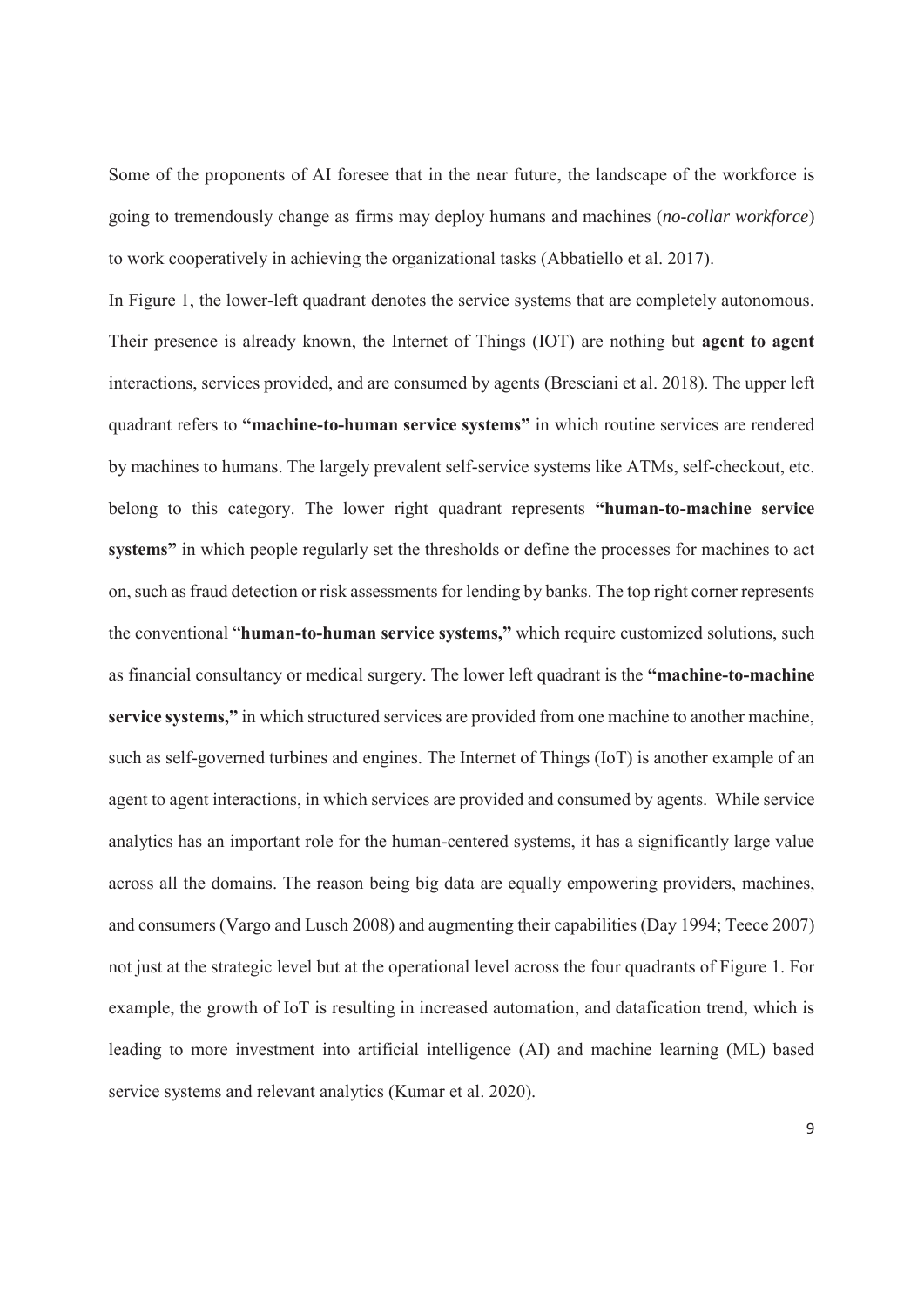## **INSERT FIGURE 1 HERE**

#### **Service analytics**

In analyzing the role of analytics to improve customer engagement, Ransbotham and Kiron (2018 p.4) refer analytics to "The use of data and related business insights developed through applied analytical disciplines (for example, statistical, contextual, quantitative, predictive, cognitive, and other models) to drive fact-based planning, decisions, execution, management, measurement, and learning." Service analytics focuses on analyzing customer's interactions with the providers based on the data captured by the service systems (Fromm et al. 2012; Demirkan and Delen 2013). Wedel and Kannan (2016) synthesize that analytics yields rich benefits that range from information-value to decision-value continuum in marketing. They further decompose the analytics into four levels, namely, a) descriptive, b) diagnostic, c) predictive, and d) prescriptive analytics. Although big data analytics have become an element of strategic importance for service systems, leveraging the insights from service analytics continues to be a formidable task. We define service analytics as to the delivery of insights by leveraging big data analytics for service systems and enable strategic and operational decision making to continuously enhance customer interactivity at every touchpoint and deliver superior customer experience.

#### **Service analytics as dynamic capabilities**

BDA may help to build sophisticated future scenarios, but they do not provide the necessary information and knowledge about the future (Teece and Leih 2016). The conventional strategic management approaches of competitive forces (Porter 1980) and strategic conflict (Shapiro 1989) become ineffective in preparing corporations to deal with this level of complexity. Extending the ideas of resource-based theory (Learned et al. 1969; Barney 1991; Leonard-Barton 1992), *dynamic*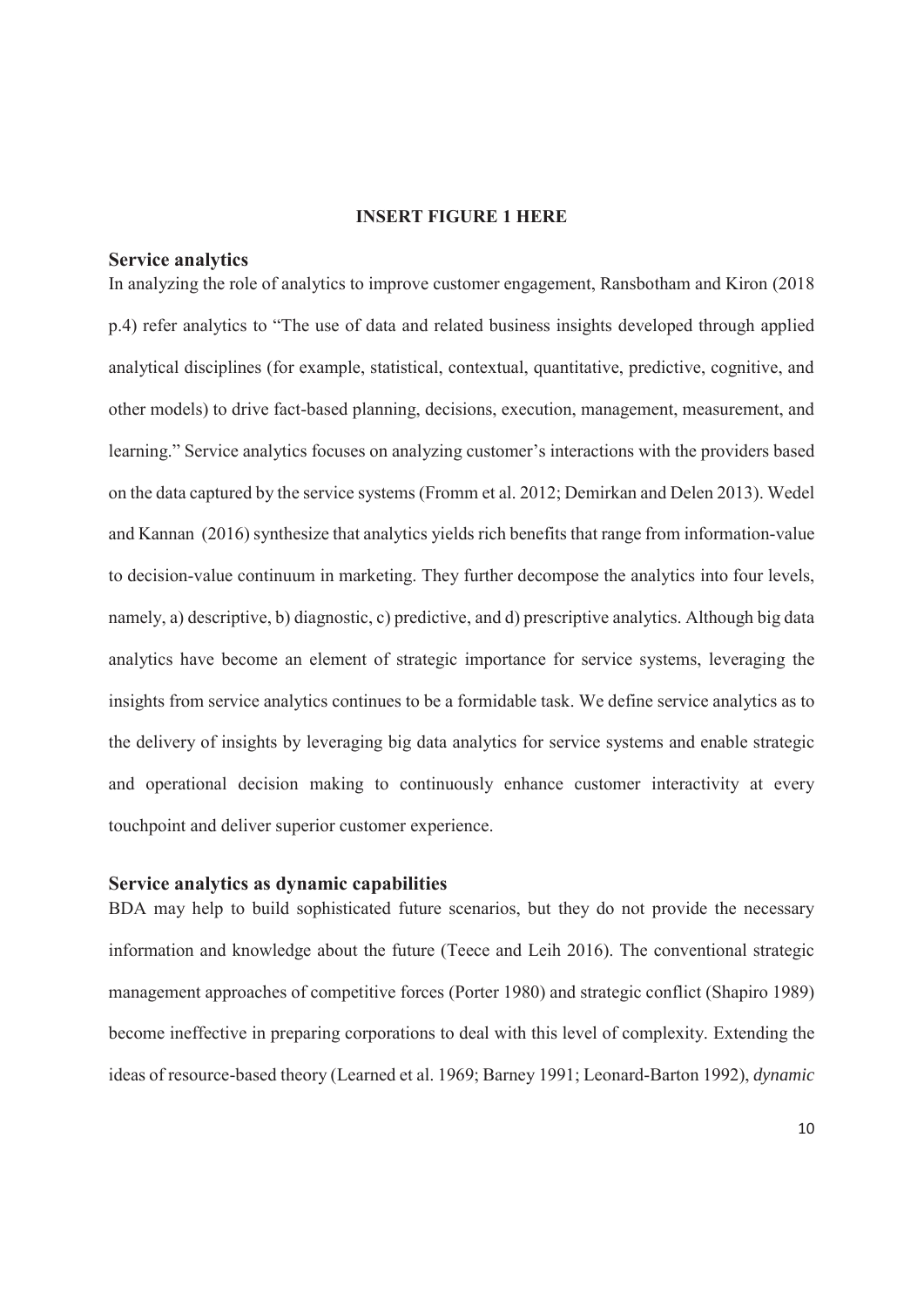*capabilities framework* is proposed to enable businesses to determine the best course of action in the face of rapid change and complex settings (Teece et al. 1997; Ambrosini et al. 2009; Barreto 2010). Firms not only need deep and internalized knowledge of products and services, but also need hard-to-imitate capabilities to leverage intellectual assets (Teece 2007). Thus, the fundamental goal of any strategic initiative of a corporation is to achieve a competitive advantage in the market place.

Dynamic capabilities are defined as a "firm's ability to integrate, build, and reconfigure internal and external competencies to address rapidly changing environments. Dynamic capabilities thus reflect "an organization's ability to achieve new and innovative forms of competitive advantage given path dependencies and market positions" (Teece et al. 1997 p.516). In the service industry, dynamic capabilities are particularly relevant as the service providers need to dynamically create, extend, modify, reconfigure and assemble service-elements during service-encounters in response to the customer needs in (near) real-time (Teece 2007).

Dynamic capabilities constitute three broad discrete actions, namely, sensing, seizing, and reconfiguring (Teece 2014). Service providers need to constantly sense the opportunities, direct the organization to seize the opportunity, and continuously reconfigure their assets to achieve strategic success and long-term sustainability. Thus, we define *dynamic service analytics capabilities* (DSAC) as *capabilities that provide the rapid response mechanisms to understand business contexts, visualize possibilities and make decisive actions to enhance business agility and deliver service in (near) real-time*. We also complementarily deduce that organizations need to systematically line up the BDA tools that enable them to sense and seize the opportunity through a dynamic reconfiguration of their assets. It is interesting to note that similar notions are central to the *Information Technology Services Management* (ITSM) standard; and the newer ideas, the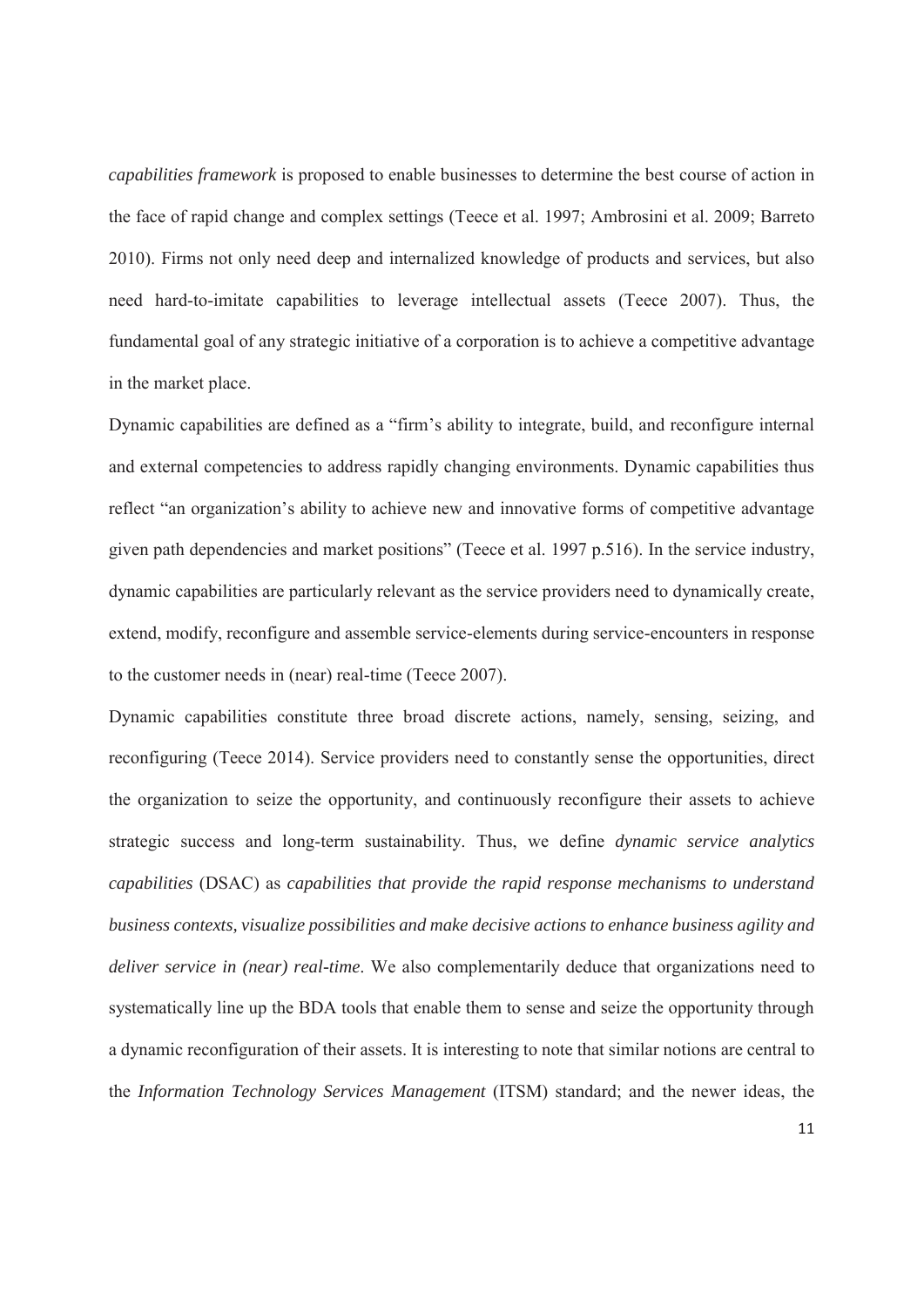*information systems as a service* (Motamarri 2018), emphasize that the primary goal of an information system, i.e., BDA in this case, is to deliver service or value to its users.

## **3. Research methodology**

Drawing on a systematic literature review and in-depth interviews, this study investigates the dimensions of dynamic service analytics capabilities in service systems. The literature review and thematic analysis are conducted following established guidelines (e.g., Tranfield et al. 2003; Akter et al. 2019a). The sources of literature review and in-depth interviews assisted in triangulating the findings (Neuman 2011; Carter et al. 2014). The systematic literature review was supplemented by qualitative interviews for the following reasons. First, big data analytics embraces surveys or experiments in most cases. Surveys are often ineffective in capturing actual behaviors and experiments are beset with capturing the complexity of individuals' behavior in real-life situations. To address these limitations, this study conducted qualitative interviews to unearth the perspectives of managers and practitioners on analytics in service systems, its meanings, settings, structure, and context (Skinner et al. 2000; Silverman 2011).

## *Review of the literature and thematic analysis*

As part of conducting the literature review to understand the role of service analytics capabilities in service systems, three prominent data sources, Scopus, Web of Science (WoS) and Google Scholar have been searched with various key strings to extract relevant extant literature on this subject matter. The keyword search on 'service analytics capabilities' retrieved zero records in both Scopus and WoS, while Google returned three documents that are not relevant. This probably indicates sparse attention to service analytics capabilities in the extant literature. The search strings are service analytics, dynamic service analytics, service analytics culture, big data, big data analytics, big data capabilities, big data analytics capabilities, data analytics, data analytics 12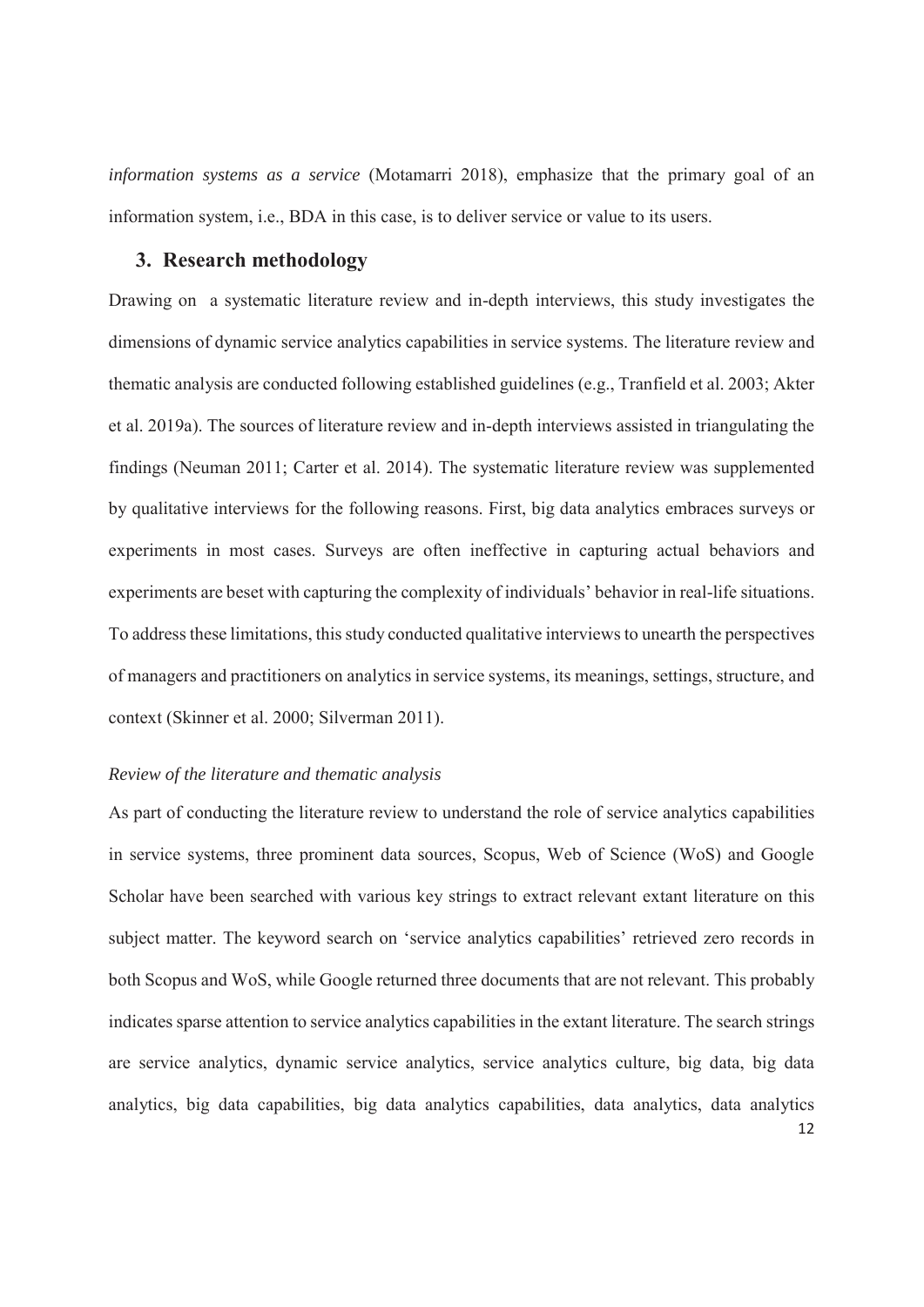capabilities, data-driven culture, data-driven decision, data-driven decision making and datadriven services. A summary of the search outcomes is presented in Appendix 1. A total of 321 retrieved articles are screened based in the order of title, abstract, keywords and then the body of the text. Narrowing the list to 40 articles, 17 relevant articles were finally chosen for deeper analysis. The review of these articles has enabled the authors to visualize a multitude of models that tie big data analytics capabilities to measures like firm performance.

Drawing on Braun and Clarke (2006), we used a thematic analysis of the literature review (Ezzy 2002), resulting in a set of 6 themes: *management, technology, talent, data governance, model development, innovation & adaptation capabilities.* These themes were verified by Krippendorff's alpha (or, Kalpha), a reliability measure in content analysis (Krippendorff 2004; 2007). We first estimated the Kalpha by identifying each of the 17 articles under six categories. Second, we applied the procedures of Hayes (2011) and De Swert (2012) to calculate the inter-rater reliability of the six themes (Hayes and Krippendorff 2007). Finally, the findings of the analysis provide a Kalpha value of 0.86, which is well above the threshold level  $(> 0.80)$  and give evidence of adequate reliability. The following section reports the findings on the service analytics capability framework using six propositions.

## *In-depth Interviews and thematic analysis*

The study conducted in-depth interviews with analytics professionals of service systems to produce rich findings. Thirty respondents aged between 18-65 were selected for 45-60 minutes' interviews using both convenient and snowball sampling techniques (Saunders et al. 2012). Although most analytics professionals were male, the sample represented diversity in demographics in terms of age, profession, and education, as shown in Appendix 3. To ensure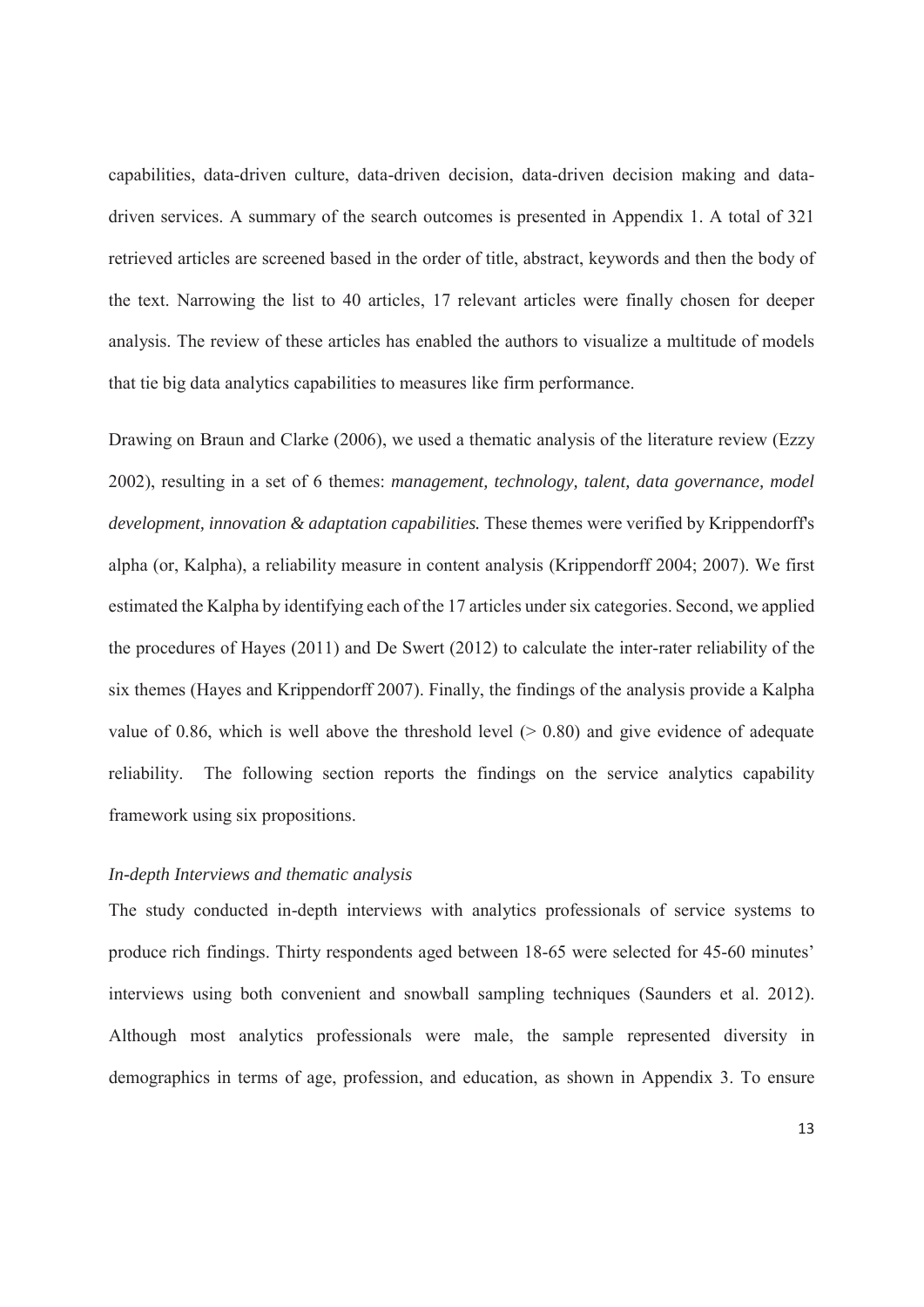variety and reach a thematic saturation, the sample size of the study was adequate (Kuzel 1999; Guest et al. 2006). The interviews were transcribed, and thematic analysis was again used to identify overarching themes. The statements from the transcribed interviews were the latent manifestations of the themes. Thematic analysis at this phase identifies meanings or threads in interview datasets that continually emerge around six service analytics capabilities (Braun and Clarke 2006). The thematic analysis explores recurrent patterns that identify six capabilities for systematic analysis in the next phase (Braun and Clarke 2006; Fereday and Muir-Cochrane 2006). Figure 2 shows the final six themes/propositions from qualitative interviews, which are consistent with the findings of the literature review, that is, *management, technology, talent, data governance, model development, and service innovation capabilities*.

## *Triangulation of the findings between the literature review and in-depth interviews*

Whereas quantitative methods have statistical or other mechanisms to establish the reliability and validity of research findings, qualitative approaches offer no such possibility (Golafshani 2003). In qualitative research, social scientists adapt the triangulation principles to ascertain the validity of their findings. Depending on the nature of the approach, triangulation in social research may manifest into multiple variations of triangulation, such as method, investigator, theory, methods, measures, data sources (Neuman 2011; Carter et al. 2014). This research is trying to ascertain the findings derived from the literature with in-depth interviews. Thus, this investigation is trying to validate two distinct sources: the literature and interviews. This situation may also mean validating data from two sources, i.e., existing literature and views expressed by individual managers and practitioners. As part of this methodological triangulation, the study complements the literature review with 30 semi-structured in-depth interviews. The interviews assisted in providing various perspectives on service analytics capabilities and also confirm the insights drawn from the thematic 14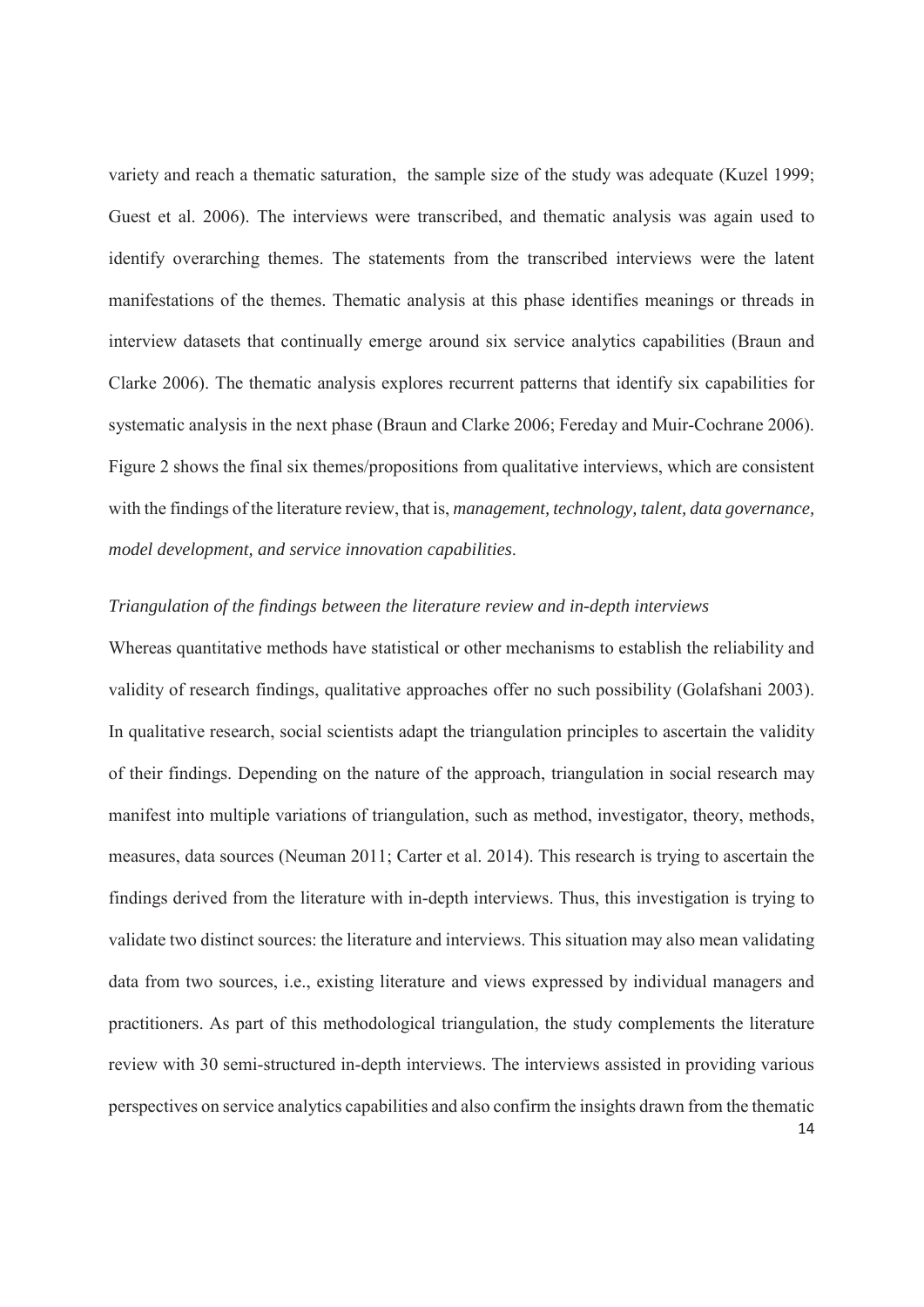analysis of the literature (Golafshani 2003; Neuman 2011; Carter et al. 2014). Triangulation helped in establishing the due rigor and relevance in our findings (Fusch et al. 2018).

## **4. Findings on dynamic service analytics capabilities**

The findings of our review show that service analytics is an emerging research area, and as such there are very sparse publications that deal with the entire gamut of the field (Fromm et al. 2012; Cardoso et al. 2015; Fromm et al. 2016). The authors have not been able to locate any resource specific to service analytics capabilities. Even the specific studies that focused on BDA have conceptualized capabilities under a variety of names like big data analytics capability, business analytics capability, data-driven decision making capability, and marketing analytics (focusing on a specific domain). The extant literature on BDA has the dearth of studies to formulate on what capabilities are required for service analytics for dynamically changing contexts. Our findings from the interviews also support this point.

*"Currently bigdata is static at the moment; there are not so many agile capabilities for developing models for big data." (Participant # 18, Male 35-40).*

Appendix 2 presents a high-level summary of the dimensions various scholars have investigated. Furthermore, different authors have used different naming for the same capability. Notes accompanying Appendix 2 present the specific name(s) being used by respective scholars. The literature search identified one comprehensive work on the formulation of big data analytics capabilities and its linkage to firm performance (Akter et al. 2016). This model on big data analytics capabilities did not account for business processes, analytic climate, culture, privacy, security, surveillance, and democracy and does not have any specificities pertaining to services. Addressing these gaps in the literature, this paper extends the framework of big data analytics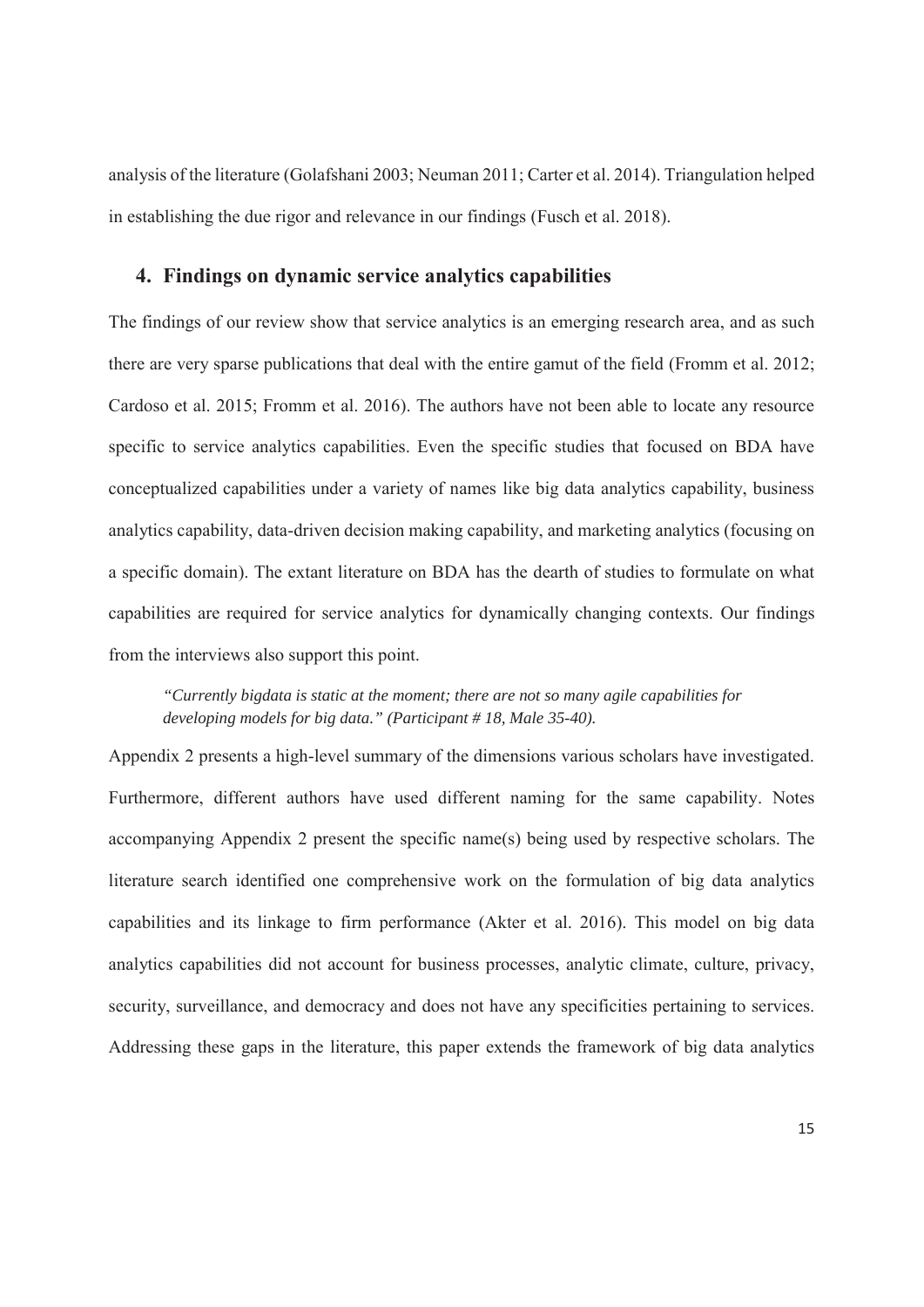capabilities to the realms of service analytics by fusing the principles of service systems and dynamic capabilities (Cardoso et al. 2015; Maglio et al. 2015; Teece and Leih 2016).

The extant literature treated big data analytics by conceptualizing 13 dimensions, as summarised in Appendix 2. Studies (e.g., Akter et al. 2016; Wamba et al. 2017; Mikalef et al. 2019) have modeled big data analytics capabilities focusing on three major dimensions, such as management, technology, and talent capability. However, this set of analytics capabilities does not provide a comprehensive framework to address the intricacies involved with service systems and especially, does not address variations inherent to service domains (Figure 1). To gain beneficial value from service analytics, service providers need first, to determine their service domain(s); second, to visualize the market and customer requirements; third, to innovate for solutions to address those requirements and finally, to adapt these solutions to the specific needs of customers (agents) through adaptive service models.

## **INSERT FIGURE 2 HERE**

With the increasing concerns about privacy and security of personal data that is being stored, manipulated and shared by organizations beyond the comprehensive abilities of individuals, government bodies like European Union have recently introduced a comprehensive regulation on the use of personal data, termed as *General Data Protection and Regulation* (GDPR). Thus, extending the extant literature on analytics capabilities, we propose to include additional capability dimensions in service analytics: *data governance, model development, and service innovation*. Overall, we identify analytics as dynamic service analytics capabilities consisting of six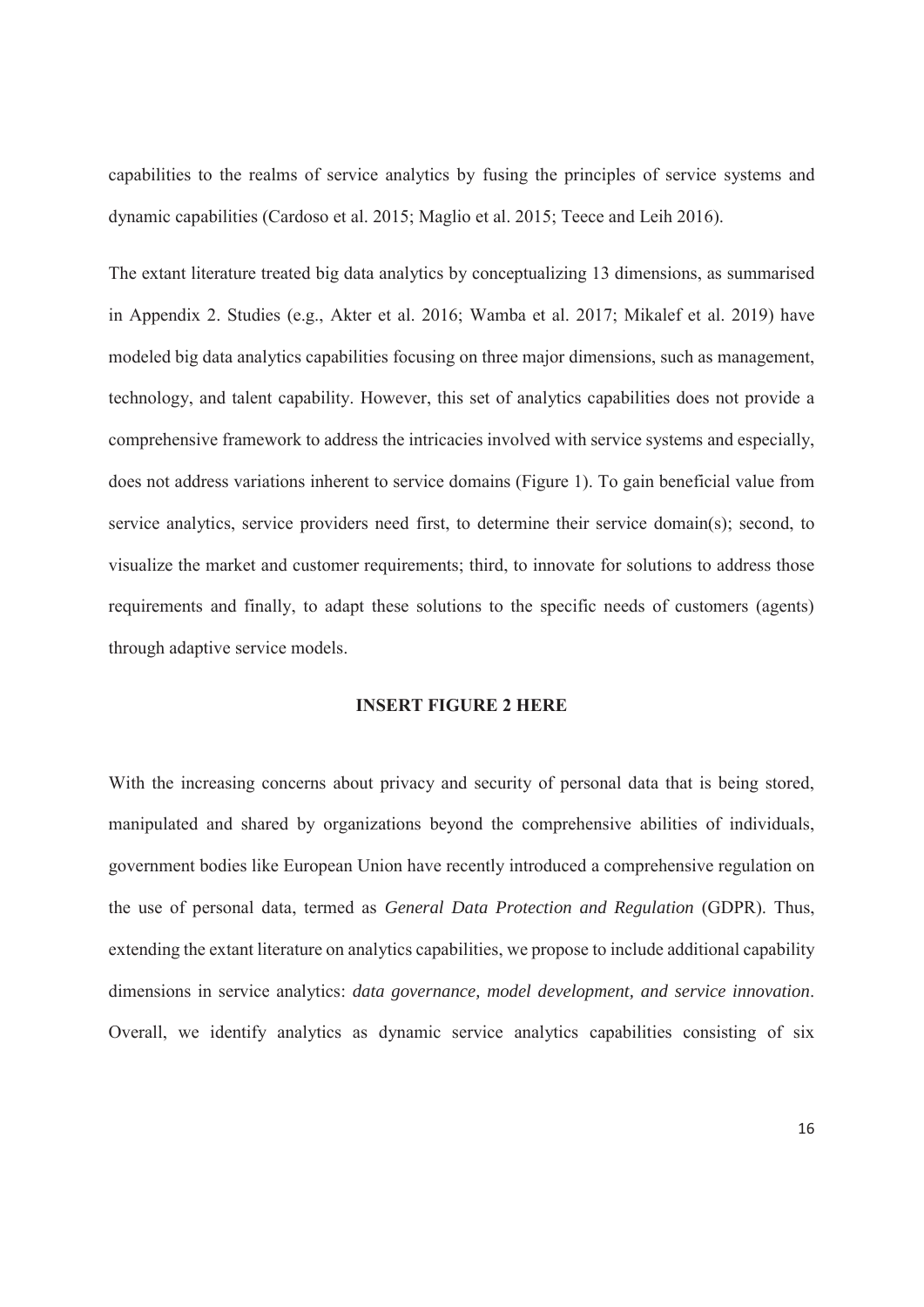dimensions, as proposed in Figure 2. We also envisage that DSAC propositions will help a firm establish a competitive advantage in the digital marketplace.

#### **4.1 Management Capability**

Management capabilities are reflected in a firm's ability for planning, investment, coordination, and control of service analytics deployments. Planning involves anticipating customer's needs and focusing on appropriate solutions to manage customer demands (Barton and Court 2012). Having identified areas for focus, firms need to invest in cost-effective programs that enable the firm to visualize its planning goals (Manyika et al. 2011). To realize full benefits of service analytics, firms need to facilitate seamless coordination across its functional divisions so as to ensure that all entities share a common vision and based on single truth (Kiron et al. 2014). As organizations become large activities spread across multiple divisions, firms need to focus on control in conjunction with coordination (Davenport 2006). The control ability ensures that firms manage analytics programs within the planned budget, scope, and schedule (PMI 2017), ensuring optimal deployment of resources for the realization of anticipated business outcomes.

Moreover, the management must establish and maintain a data-driven culture in the organization for effective decision making. In various organizations, managers lack knowledge of analytics and are skeptical about it. This knowledge gap needs to be overcome. Management's viewpoint would establish the culture for the rest of the team; therefore, it is important that managers promote a data-driven culture throughout the organization and at all stages, from planning to execution encompassing all decisions in between. In this regard, a participant suggested:

*"I think culture is one of the most important things in the organization which determines the management's approach to the analytics. There are a lot of top managers that are quite negative toward analytics as they see it as a huge cost and don't see the value of doing so. Therefore, it is important to have good management support for data-driven culture and develop plans in multiple levels". (Participant # 18, Male 35-40)*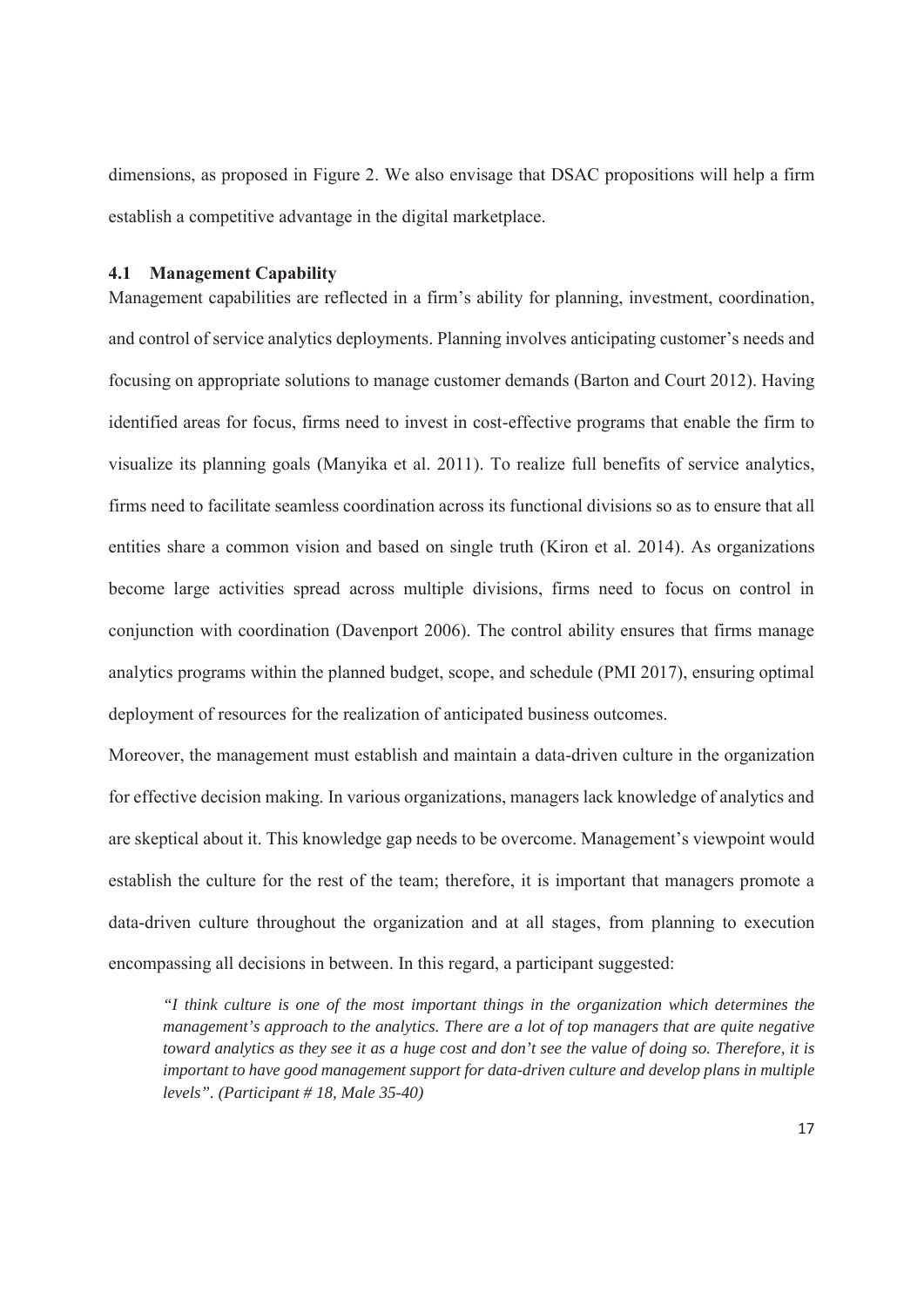The data-driven culture underscores the application of analytics in decision making; however, it does not suggest that all the people have access to all kinds of data. Certainly, data is a sensitive resource that needs to be handled efficiently and very meticulously. If data are accessible to everyone, it bears the risk of inappropriate use and possible violation of any governing laws. One participant commented that:

*"I don't think data should be available to everyone. I believe the right data should be available to the right people and at the same time." (Participant#21, Male 30-35)*

Overall, respondents identified that management capability to plan, invest, coordinate, and control service analytics projects and outcomes could enhance firm performance.

**Proposition 1** *Analytics management capability enhances dynamic service analytics capability.* 

#### **4.2 Technology Capability**

A service system's technology capability is composed of its infrastructure's connectivity, compatibility, and modularity (Akter et al. 2016). These characteristics enable analytics competency teams to flexibly configure data resources across the functional units to facilitate realtime decision making with a dynamic ability to model business scenarios (Barton & Court, 2012; Davenport, 2012). The technology infrastructure shall connect all of its locations and provide seamless access to service analytics at points of usage. The data resources shall be compatible to work with the decision engines to facilitate decision making. The modularity of the infrastructure enables users to select and formulate models to dynamically manage business situations flexibly, as we derive from a comment of a participant:

*"A lot of individual digital devices are now being used for capturing data. …Cloud computing is allowing data scientists to access retrospective data… This allows storing and retrieving an unbelievable amount of data from various web services, which have an incredible implication." (Participant#25, Female, 50-55)*

**Proposition 2** *Analytics technology capability enhances dynamic service analytics capability.*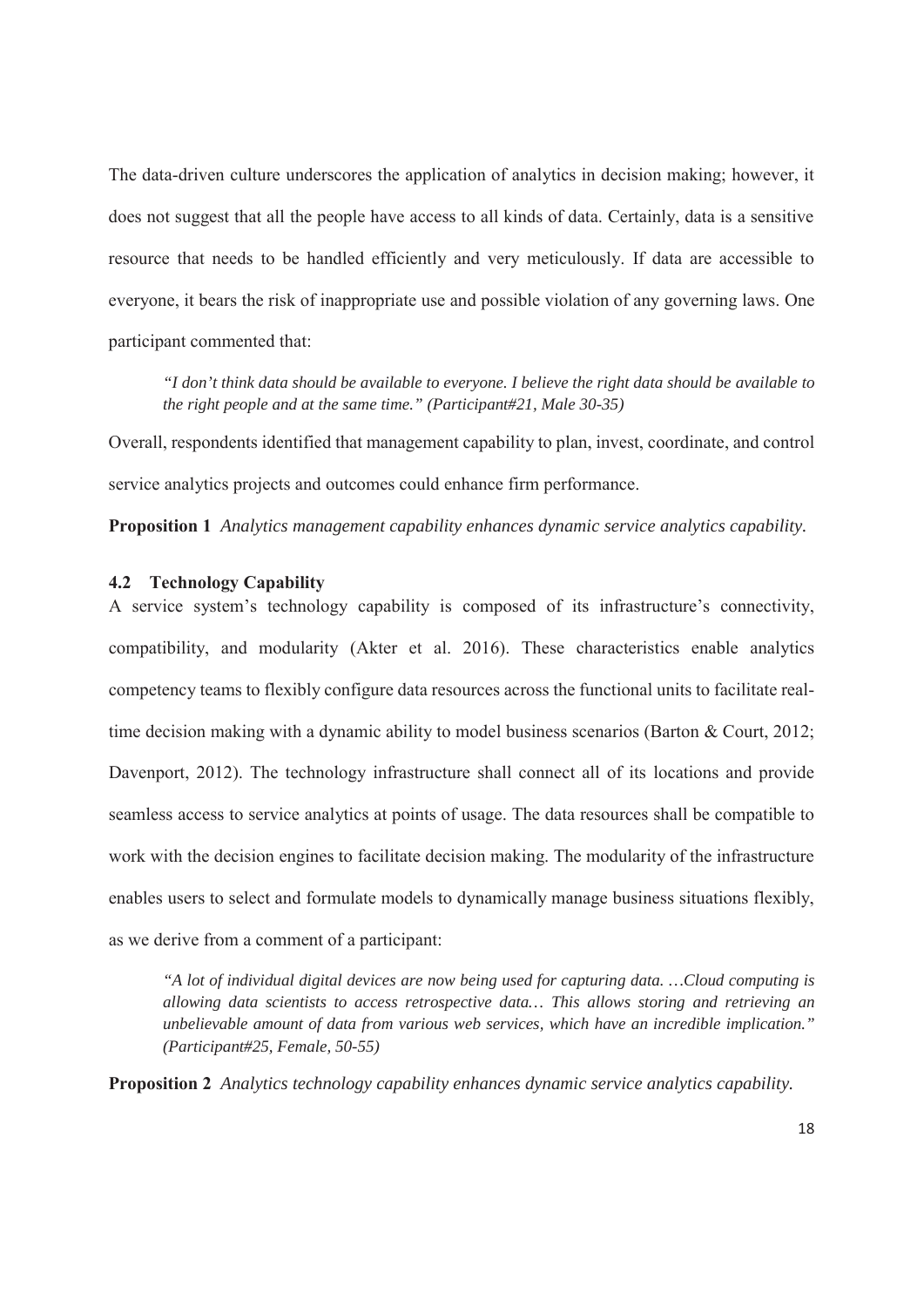## **4.3 Talent Capability**

Talent capability constitutes an important differentiating factor for a service system (Vargo and Lusch 2004). Talent capability consists of management of technology, technical skills, business know-how, and relational knowledge. Matured organizations invest in training and enhancing their employees' analytical skills, thereby creating a competitive advantage. These skills imply that the personnel is capable of executing their job routines in an analytics-driven service system. The findings of the study support the significance of talent capability dimension through the following comments:

*"Developing talent capability or trying to find the right people for dealing with analytics is the main issue. The large company has resources to train people in big data, but small companies suffer, so the human aspect is very important." (Participant#18, Male 35-40)*

*"Companies lack skills and tools for data analysis… managers are not aware of big data and how to make a decision with them." (Participant#19, Male 25-30)*

*"If we are talking about skills, they have to be very good at analyzing numbers, mining data and have skills such as coding, etc." (Participant#20, Male 25-30)*

To derive value from analytics investments, it is not adequate enough for service providers to invest in technology infrastructure, but they also need to invest in skills development of their employees so that employees are able to manage the technology platform. The following comments reflect the importance of talent capability in addition to other capabilities:

*"I believe the combination of technology and people are vital for valuable results, an organization…need people who understand both technology and people, hence the integration of technology and people are both needed." (Participant#30, Male 40-45)*

*"Companies need to have the necessary technical capability, but it is the people (talent capability) who can connect the dots among the dataset and have some sort of statistical analytics on the data." (Participant#24, Male 45-50)*

Organizations also need to invest in enhancing the technical skills (Hadoop, Apache, etc.) of their teams so that they can contribute to the other knowledge areas. Apart from technology, firms must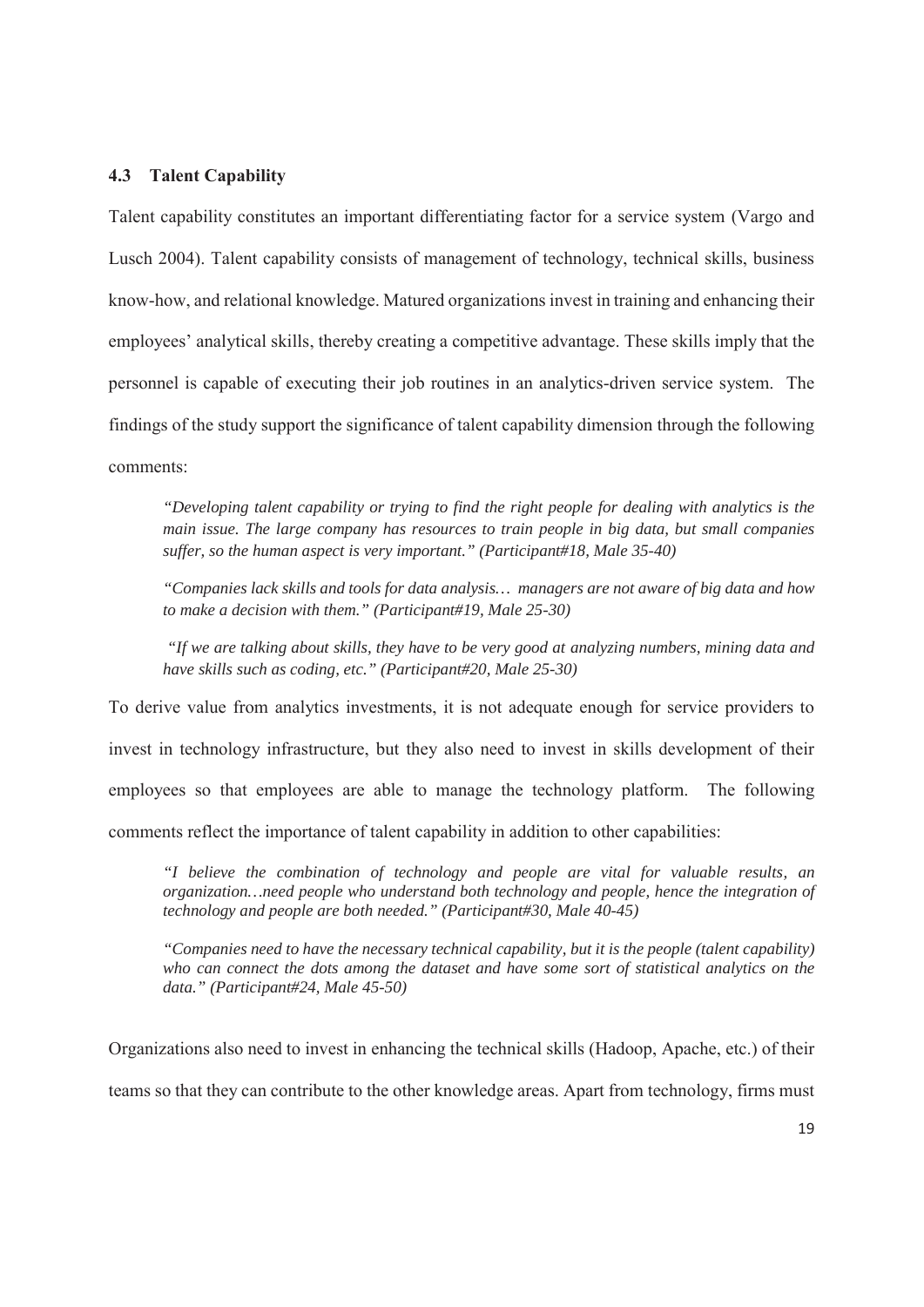train their employees in various business processes and cross-train them where possible to enhance their understanding of the business they support (Davenport et al. 2010). To have an integrative effect on the employee skills, they need to develop skills in communicating and working with other stakeholders, both internal and external (PMI 2017). In this regard, one respondent commented:

*"… we try to find out what our client's business problem is and how our company can solve those using big data." (Participant # 26, 36-45)* 

**Proposition 3** *Analytics talent capability enhances dynamic service analytics capability.* 

#### **4.4 Data Governance Capability**

Systematic management of data over its life cycle; that is, data capture to its organized destruction is essential to derive value from the data assets (Davis and Patterson 2012). Data governance refers to a few specific areas: data architecture, life-cycle management, master data management, and privacy and security management (Wang et al. 2016). The architecture capability enables an organization to identify the requisite data assets, its form, content, and format. Master data management focuses on ensuring the availability, completeness, currency, and accuracy of the stored data sets. While hardware and software appear relatively costlier at the beginning, over a period the organizations' challenge is to invest in data life-cycle management that includes not only capture but their storage and retrieval at the points of demand, ongoing backup and restore as needed, archival for longer-term quality or regulatory needs and systematic erase of data to its endof-life (Jia et al. 2015). Big data comes with big challenges in terms of access to sensitive and private data of individuals, sometimes inadvertently. Service systems especially, healthcare and financial firms, need to focus on who has access to which data, their continuous business need for it, and how to protect the privacy of individuals (Davis and Patterson 2012; Wang et al. 2016). Security and privacy aspects of individuals go contra to the precision needed to achieve better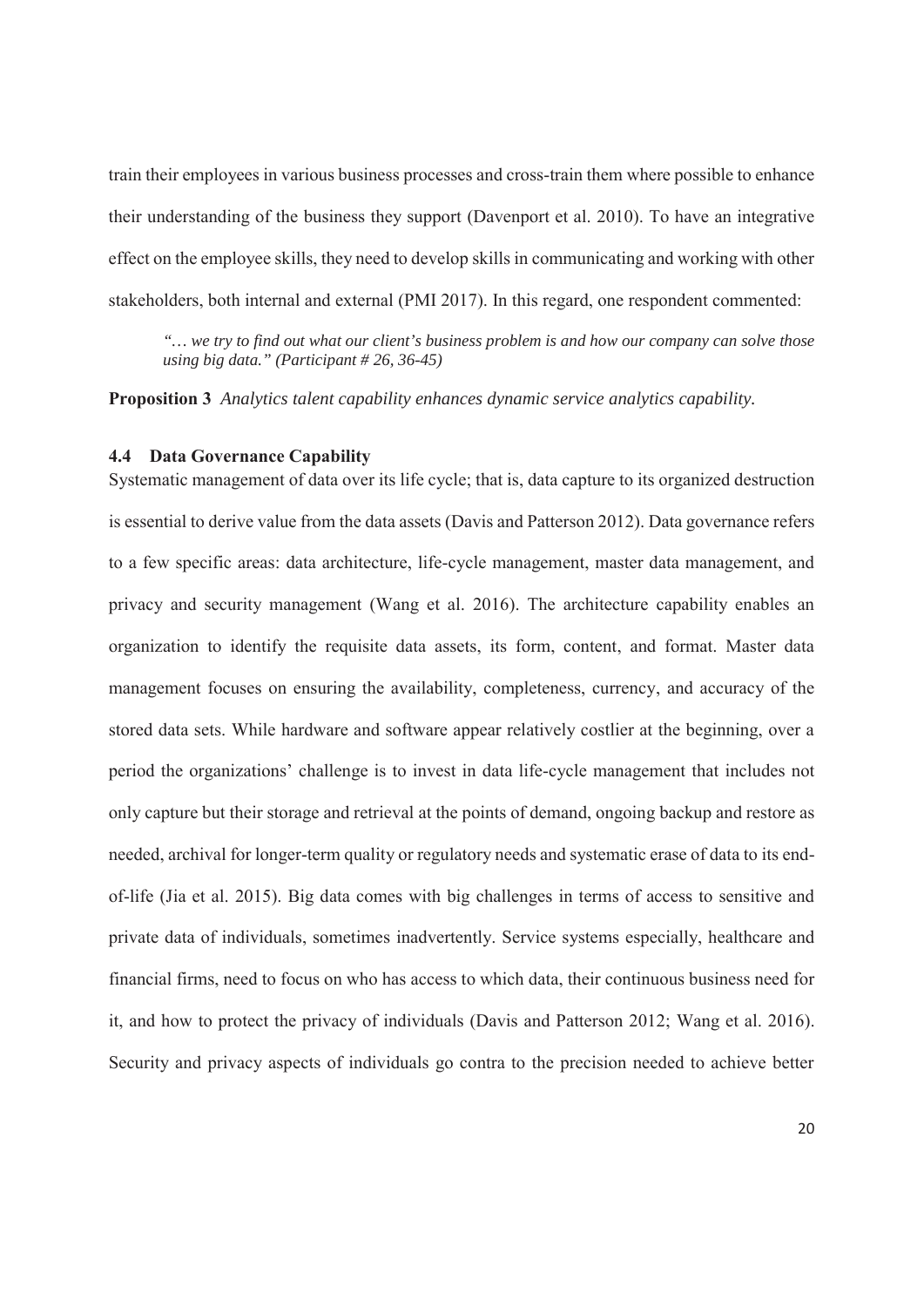results from service analytics. Robust service systems also shall focus on the protection of personal data, which is evident in the following comment:

*"While developing the database, we also look into our service providers' track record and client base to safeguard customers' confidential information and ensure privacy." (Participant #2, Male 46-55)*

**Proposition 4** *Data governance capability enhances dynamic service analytics capability.* 

### **4.5 Model Development Capability**

Smart service systems like rerouting of traffic, personalization of medicine depend on data and appropriate models. To deliver smart services, firms need accurate and dynamic information about the world and customers (Demirkan et al. 2015). The maturity of BD tools and technologies is enhancing the range of modeling options. To extract value from service analytics, firms need to develop their skills in the development of descriptive, diagnostic, predictive, and prescriptive analytics (Wedel and Kannan 2016). For DSAC to have an impact on a service system's performance, data must flow from its inception to the point of service delivery or every touchpoint where a customer interacts with the firm (Vargo and Lusch 2004; Kiron and Shockley 2011; Hall et al. 2016).

Big data essentially consists of a mix of structured and unstructured data, and the processing of the data sets is extremely complex. Reasons being to deliver effective answers to varying business contexts in (near) real-time requires enormous computational abilities and sophisticated algorithms like machine learning or artificial intelligence approaches (Hall et al. 2016). Organizations can build their models via aggregation, sampling, or selection to reduce the dimensionality of big structured data (Wedel and Kannan 2016), as reflected by the following comment:

*We implement most modern technology and the tools available in the marketplace such as Oracle, SAP, Cognos ReportNet, Business Intelligence other ERP and CRM tools because of their*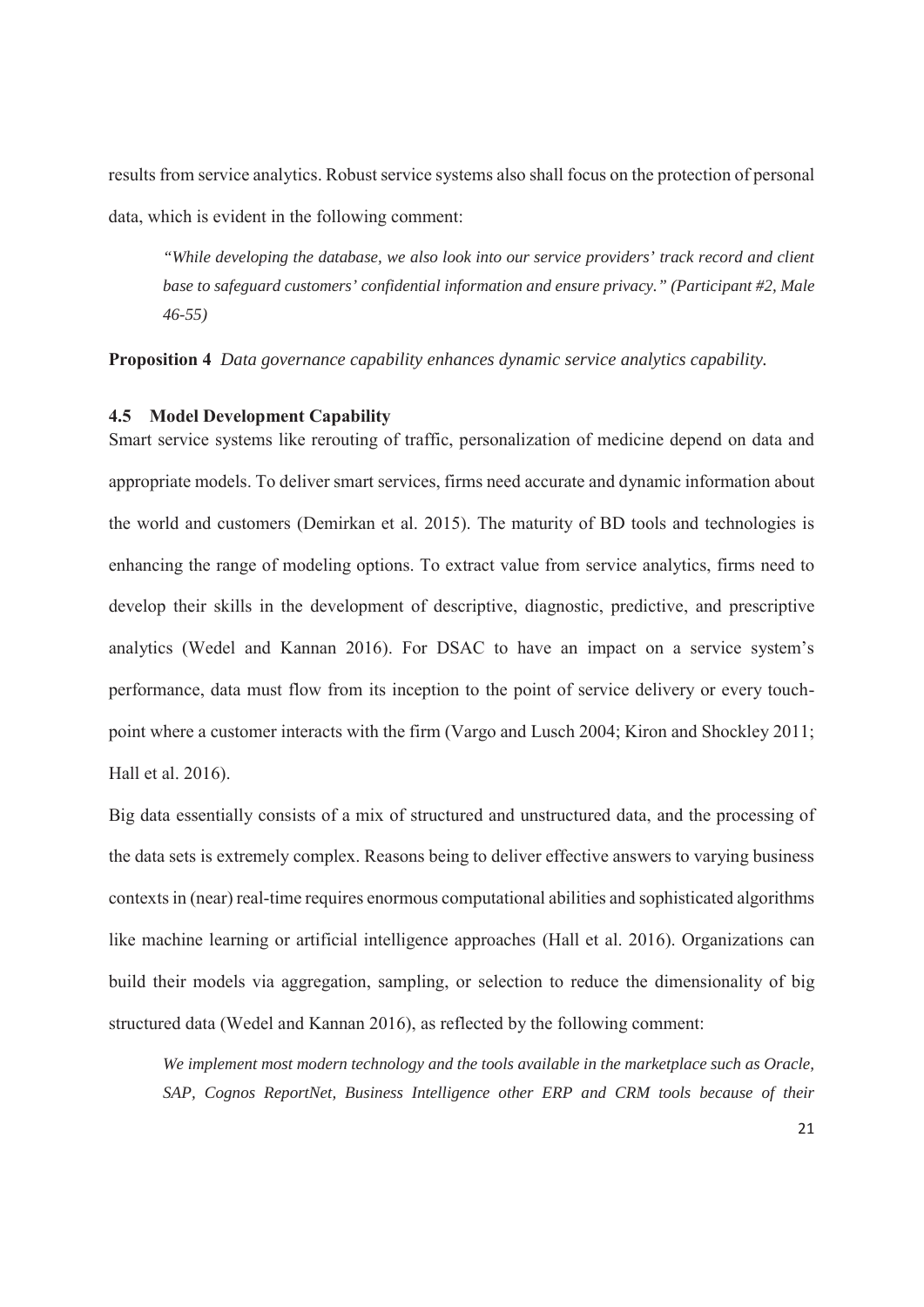*integration and the user-friendliness in information generation and application in day-to-day activities…along with a prevalent data-driven culture, and our organization depends on data and a comprehensive set of tools in making customer-related decisions. We monitor and analyze data very critically on a real-time basis of 24 hours. This data is very crucial and critical for a company's performance and approach to the market. (Participant no. 26, Male 46-55)*

Descriptive models enable summarization and visualization of data and provide visual cues to organizations to better perceive patterns hidden in BD (Cardoso et al. 2015). Diagnostic models involve identifying variables and their effects through statistical models, thus facilitate hypothesis testing (Cardoso et al. 2015). Predictive models enable firms to forecast future effects of marketing decisions via statistical or simulation techniques (Cardoso et al. 2015; Wedel and Kannan 2016). The complex prescriptive models provide decision making support with possible solution alternatives and their likely business impact (Cardoso et al. 2015; Wedel and Kannan 2016). Wedel and Kannan (2016) suggest that while big data dimensions increase informational value, the increased decisional value comes at the expense of model complexity and processing costs. Firms need to invest in the model development capabilities of their teams and also train all levels of business users to derive value from the insights gained out of service analytics.

**Proposition 5** *Analytics model development capability enhances dynamic service analytics capability.* 

#### **4.6 Service Innovation Capability**

Service innovation may mean the refinement of an existing service or origination of a new service altogether (Maglio and Lim 2016). Organizations in the past are not able to synthesize effectively customer feedback that is beyond their captive systems. However, service analytics capability with its massive capacity to harness data from multiple sources is able to provide deeper insights about the market, competition, and customer's perceptions about their services vis-à-vis competition (Wedel and Kannan 2016). Furthermore, the deeper insights from DSAC provide valuable 22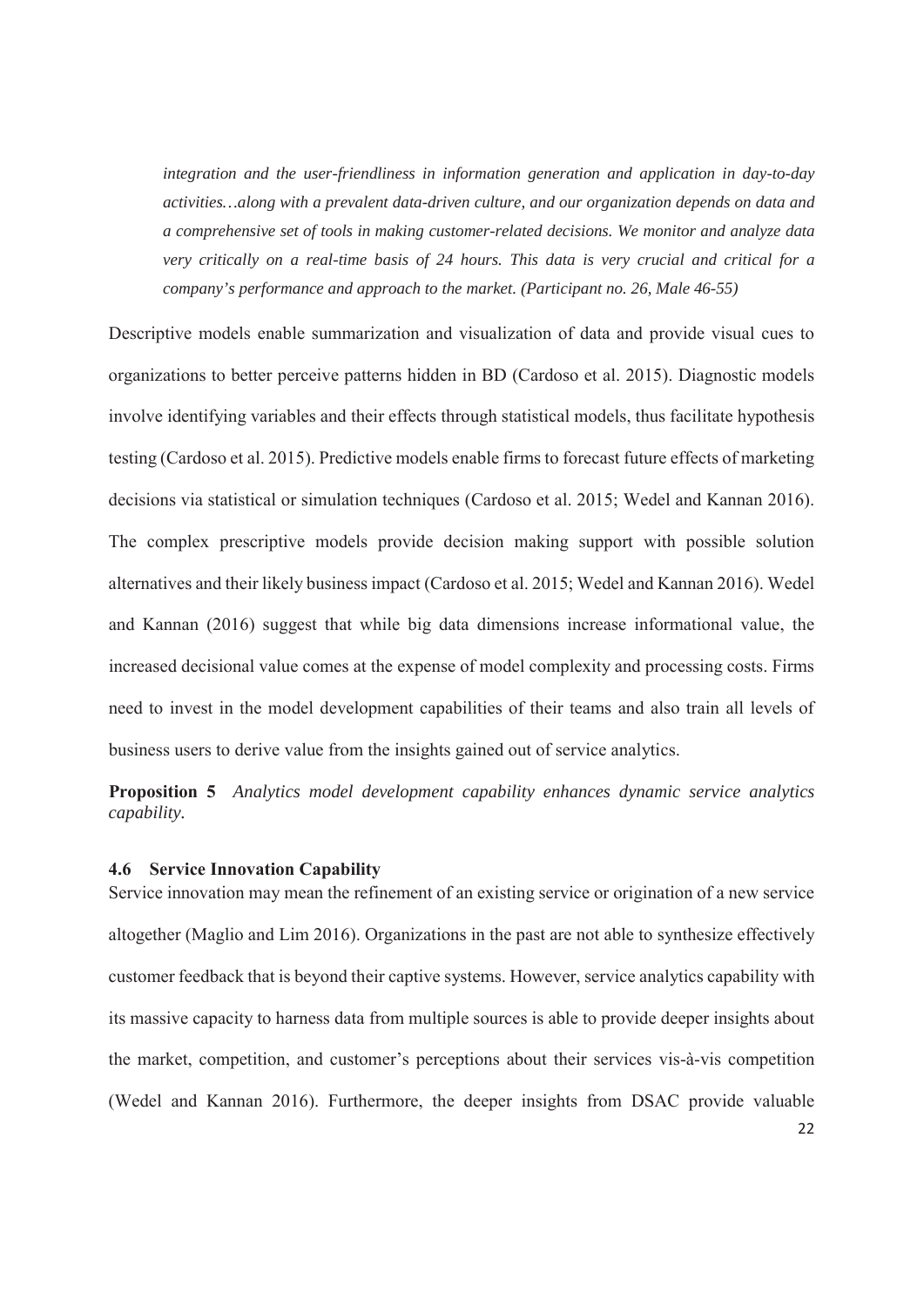information about the performance of the service portfolio, value creation, and understanding about unfulfilled/functional failures of services (Petroski 2006; Cardoso et al. 2015; Motamarri 2015). The service analytics is also enabling firms to test various service blueprints prior to their introduction of a new service or enhancement and refine it before formal launch (Bitner et al. 2008).

*"A good thing about using big data is using customer data to design/redesign customized service mix; for example, few pharmaceutical companies are making personalized medicines." (Participant#17)* 

In the evolving service-dominant economies, organizations are switching from product to service orientation (Vargo and Lusch 2004; Opresnik and Taisch 2015). This, in turn, is reflected in the nature of marketing, i.e., 'adaptive selling' to 'service adaptiveness' (Spiro and Weitz 1990; Gwinner et al. 2005; Rust and Huang 2014). The extant literature supports that this service adaptation indeed contributes to improved trust and longevity between buyers and sellers (Cannon and Perreault Jr 1999; Gwinner et al. 2005). Gwinner et al. (2005) point out two important dimensions of service adaptation: 1) adaptive interpersonal behavior (mass customization); 2) service offering adaptive behavior (employee adaptiveness). Wilder et al. (2014) discuss that customers are expecting individual customization in contrast to conventional efficiency drives. Frontline employees' capacity to anticipate customers' feelings, motives, and concerns shall aid in service customization and thus enhance the customer experience. Firms can achieve this by keeping their frontline abreast of the information that enables them to serve the customers better (Wedel and Kannan 2016).

*"I think our employees have a much better ability to adapt service for individual customers… The employees need to be able to maintain connections, to identify characteristics of their customers, and to do research about the customers that they're coming into contact with. And I think that*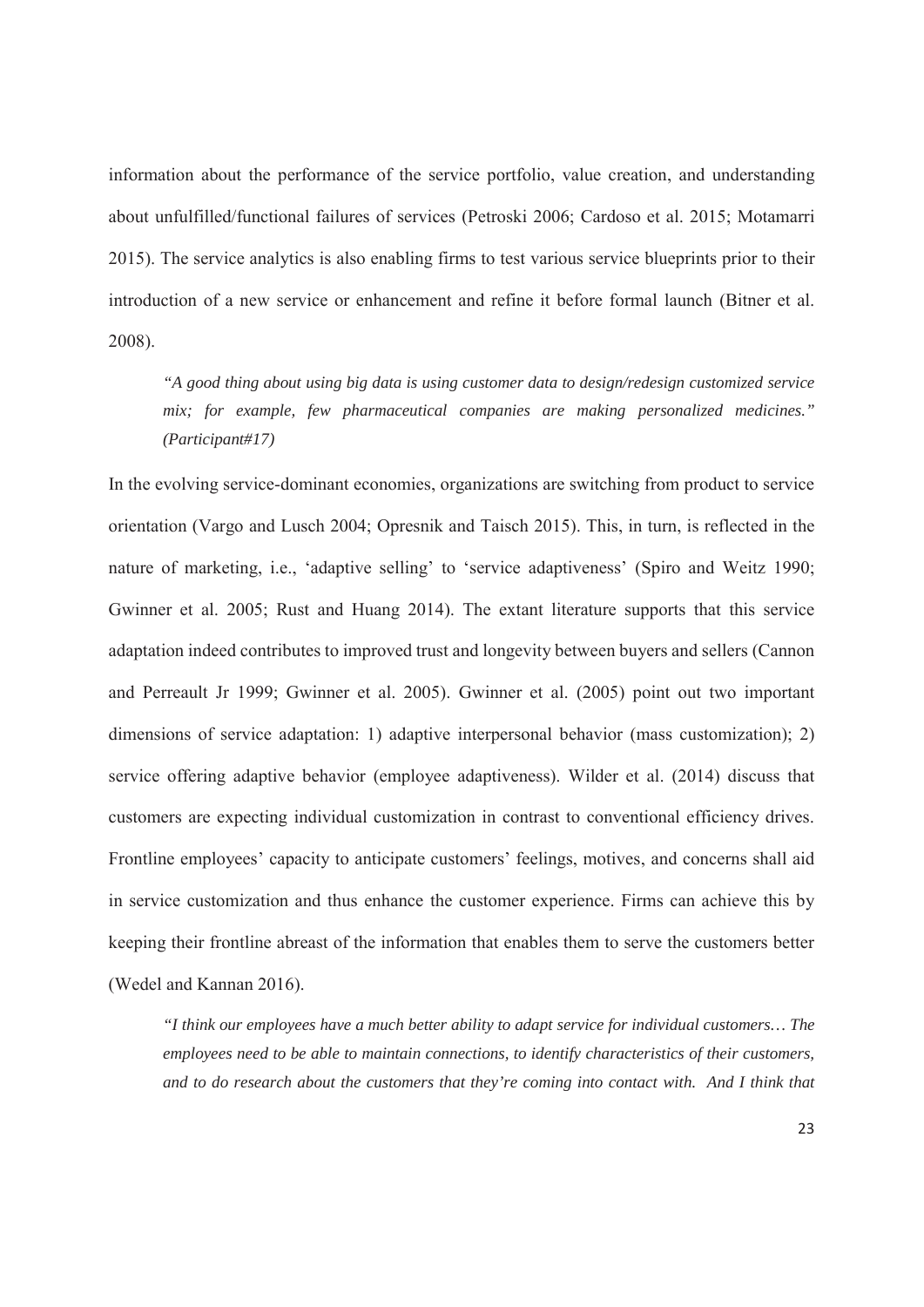*there are many more tools now which are empowering the employees' adaptiveness capability." (Participant # 03, Male 55-60)*

Thus, organizations should invest in developing the capabilities of frontline employees with service analytics skills to yield adaptive services. In essence, evolving a mature service innovation capability shall be a formal goal of service analytics capabilities.

**Proposition 6** *Analytics-driven deeper insights generation capability enhances dynamic service analytics capability for service innovation and adaptation.*

## **5. Discussion and Research Implications**

The foregone discussion looked into the service analytics and its pervasive entry into many activities of economic activity. Organizations are increasingly transforming from product-centric to service-centric in the digital marketplace. In recognition of this shift, the authors wanted to explore what has been the role of service analytics in the digital marketplace. It presented an interesting picture of the BDA and the need to transform the analytic insights into capabilities with impetus from the dynamic capabilities framework. Despite the growing interest in big data in the digital marketplace coupled with the size of the services economy, there is an insufficient focus on service analytics research. It is no surprise that Ostrom et al. (2015) have identified big data in services as one of the 12 service research priorities. Towards advancing service analytics research, it is further established that there is a large gap between the importance of big data for science and its know-how (Ostrom et al. 2015).

Theoretically, to address the research gap of service analytics capabilities in the digital marketplace, we took an exploratory methodological approach to investigate its dimensions by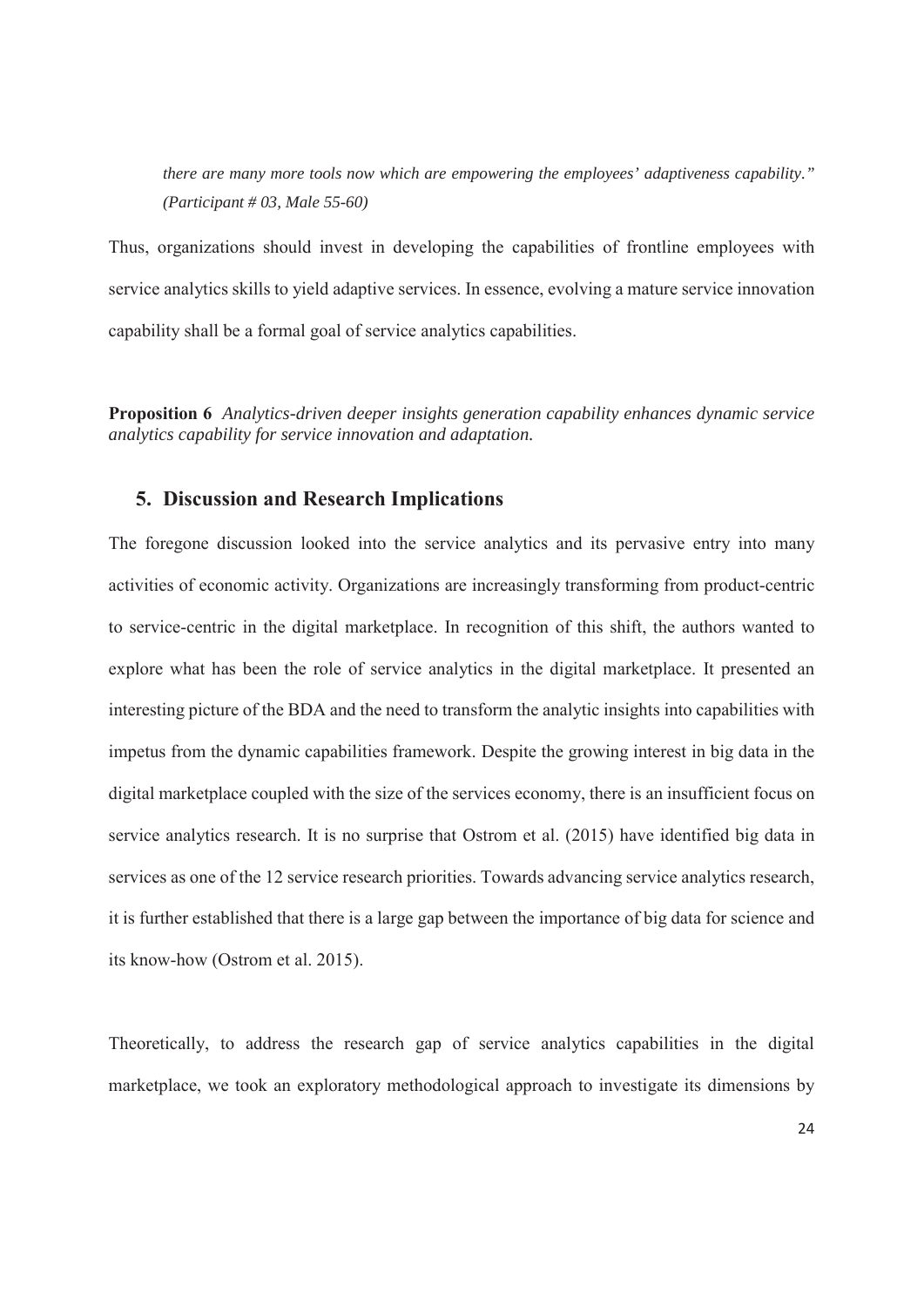applying a systematic literature review and in-depth interviews (n=30) of practitioners and scholars. Our framework presents six propositions that enable the building of DSAC in the datadriven marketplace. Our findings on management, technology, talent, data governance, model development, and service innovation capability contribute to the dynamic capabilities literature. For example, the digital marketplace is currently inundated with data, and building *data governance capability* is essential for service firms to quickly identify trends in volatile and uncertain environments. In addition, our findings show that firms that are better equipped with the strategic *management* of their *talent and technology* capabilities can better seize an opportunity in the digital marketplace. Our findings also resonate with the fact that *model development and innovation capabilities* bring the necessary transformation capability and strategic agility to avoid disruptive threats in the fast-changing digital marketplace (Warner and Wäger 2019). In the service organization's overall portfolio of capabilities, we argue DSAC as the second-order dynamic capabilities that constitute astute strategic thinking to sense an unmet service need, seize the emerging opportunity and develop the best resource configuration for the present and future digital marketplaces (Teece 2018b).

Practically, our proposed DSAC framework contributes to the following 12 stages of the service life cycle (SLC) (Motamarri 2015) with solid insights for decision making: 1) perceived market/customer needs; 2) perceived service opportunity/innovation; 3) service design; 4) servicescape/technology (touchpoints); 5) service encounters; 6) service fulfillment; 7) service experience; 8) service quality; 9) voice of the customers; 10) service demand; 11) service refinement and 12) service retirement. The findings of the study resonate with the role of DSAC across the SLC to reshape competitive advantage in the digital marketplace, as presented in Table 1. Combining these discussions on the DSAC dimensions, SLC, and digital marketplace research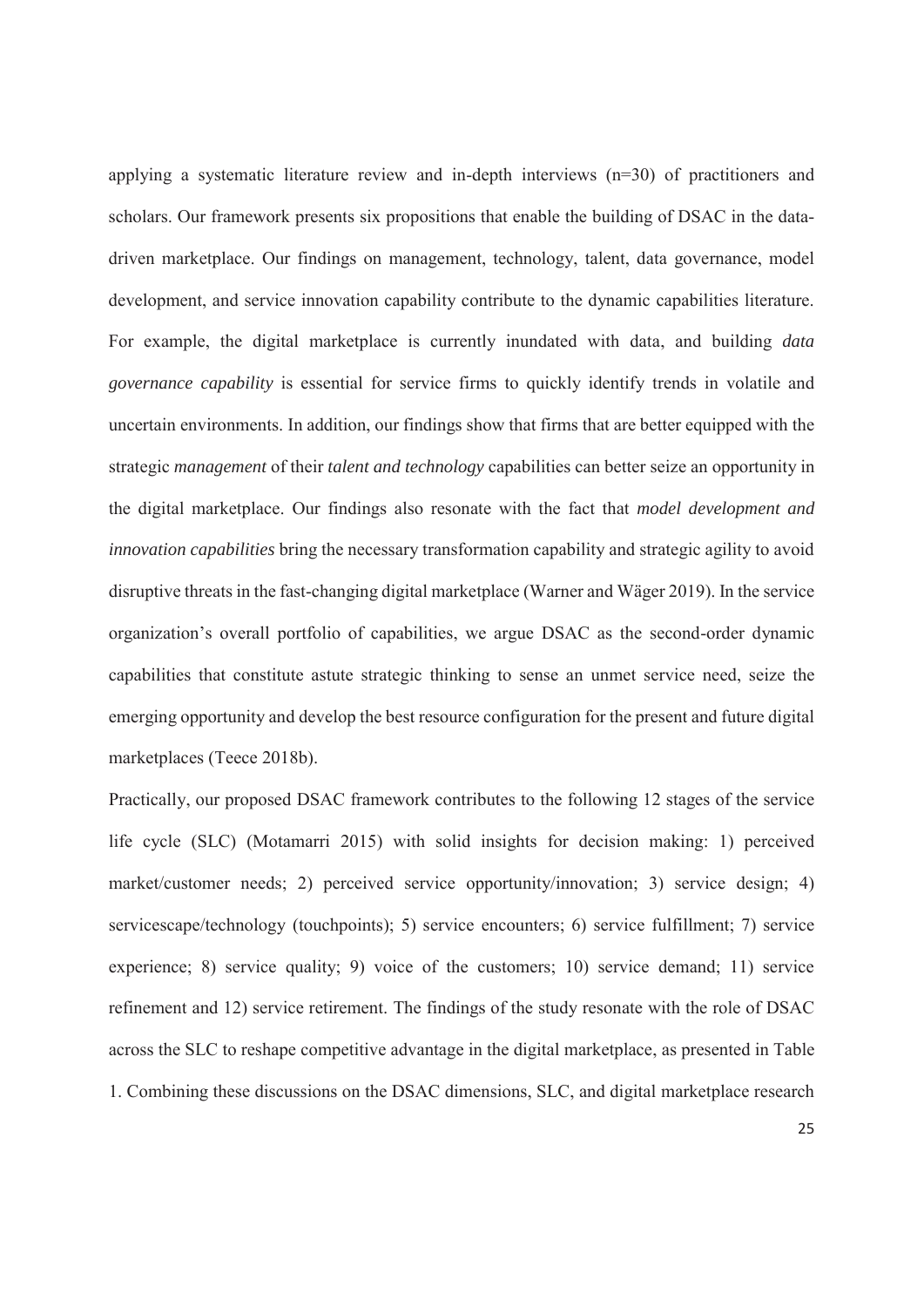opportunity, we propose a future research agenda as detailed in Table 2. The enumeration also details the DSAC dimension, sub-dimensions, and relevant research questions. For example, aligned with Vidgen et al. (2020), our future research agenda on data governance urges to investigate five principles (utility, rights, justice, the common good, and virtue) to investigate the ethical implications of analytics on the stakeholders. Similarly, the study has identified the research agenda for all other service analytics areas in Table 2. Although the study has proposed six dimensions for the DSAC, the dimensions are quite inter-related and integrated as reflected in the following comment:

*…when our company started their big data journey the biggest issue they faced, which is still faced by many other organizations, that there are many big data providers out there, which only focuses on technology. It was a major drawback for our company when they first started the journey. However, the biggest issue is the skill set we have, we don't have a shortage of data scientists or engineers, but the biggest gap is the difference between managing data and business application or associating the data toward a business problem. But now we have both types of people who are good at data management and business application. We prioritize those talent capabilities who have insight into the linkage between data management and application. (*Participant#26, Male)

## **INSERT TABLE 1 & TABLE 2 HERE**

## **6. Conclusions**

Reflecting on the role of digitization on organizational processes and the explosive growth of data, this research explored the role of dynamic service analytics capabilities. A systematic search of the extant literature is performed to deduce insights. There has been little work on service analytics, and there is a significant gap in the literature to address the research question, "What are the dimensions of (dynamic) service analytics capabilities (DSAC)?" Synthesizing literature on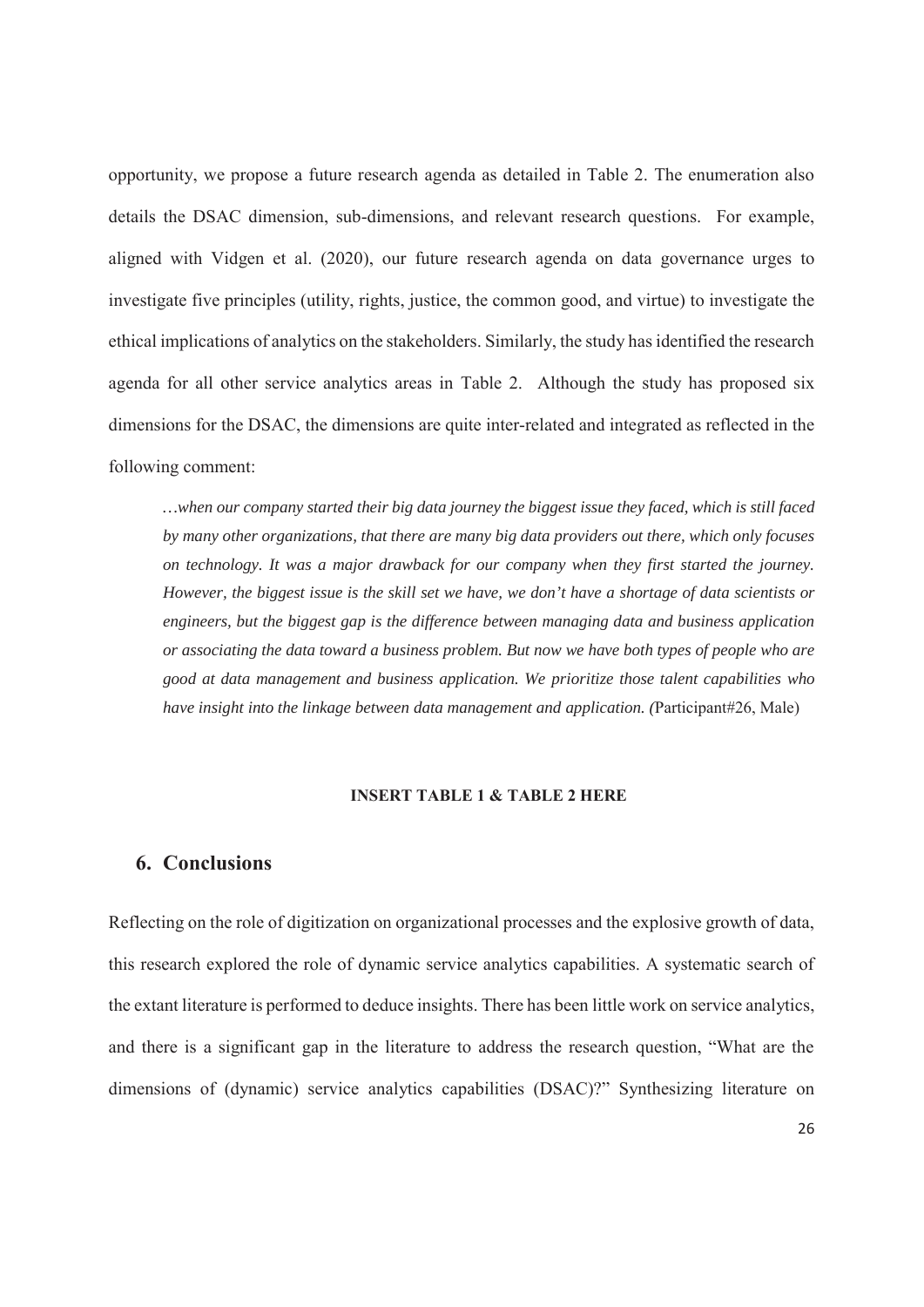service systems, BDA, and dynamic capabilities, we propose a DSAC framework and elaborate on six propositions. We have also discussed the role of DSAC across the service life cycle. The dimensions of the DSAC framework is needed for service systems to manage environmental dynamism brought upon by big data. Service systems shall continuously focus on developing dynamic analytics capabilities to adapt, orchestrate, and innovate amidst rapid market and technological changes (Teece 2014). Thus, this paper presents a useful starting point for research on dynamic service analytics capabilities for service systems in the digital marketplace with a mapped agenda for future research.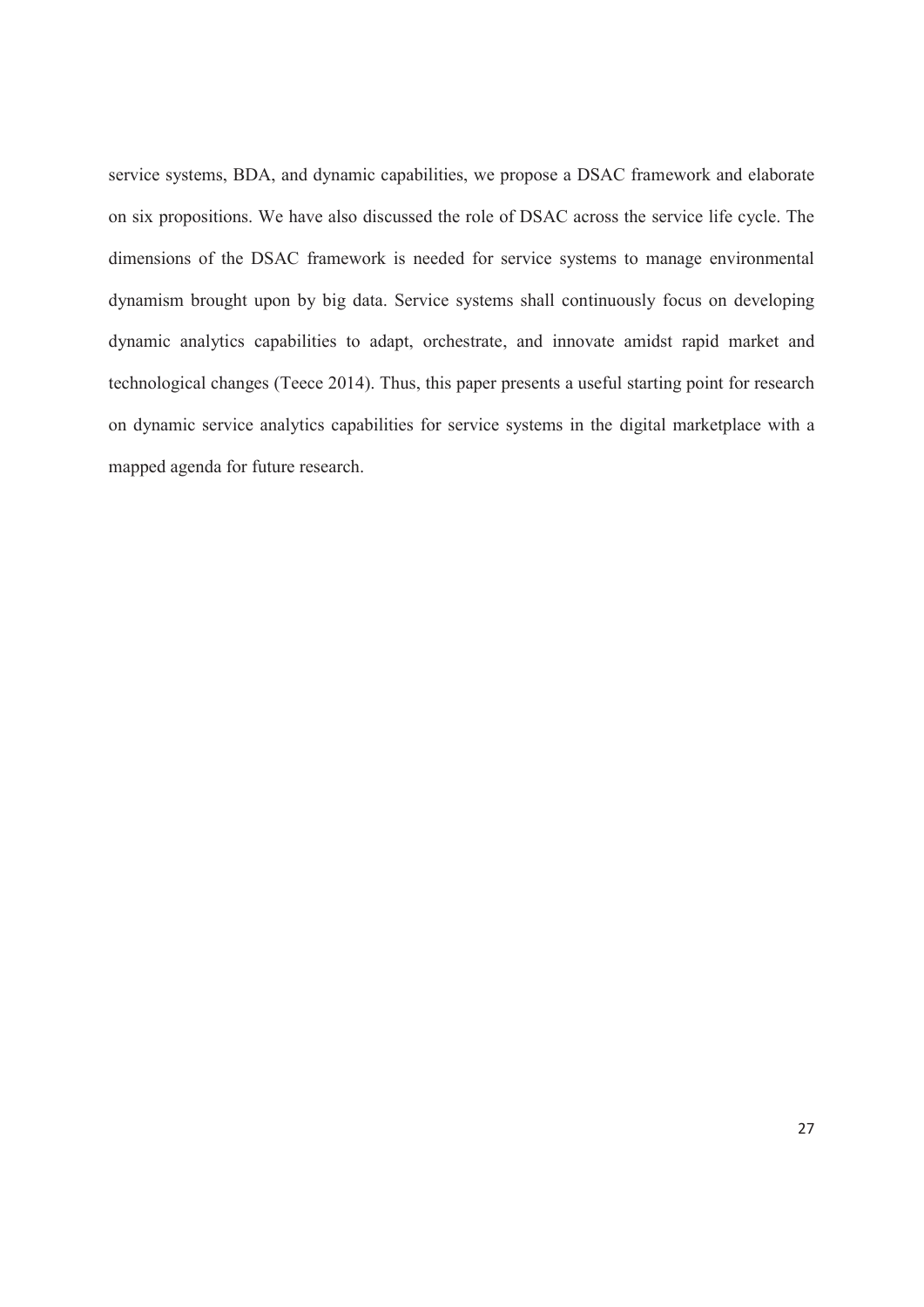## **References**

- Abbatiello Anthony, Boehm Tim, Schwartz Jeff. and Chand Sharon. No-collar workforce: Humans and machines in one loop—collaborating in roles and new talent models. Deloitte Insights 2017.
- Akbar Payam, Hoffmann Stefan. Creating value in product service systems through sharing. Journal of Business Research 2019 (in press).
- Akter Shahriar, Bandara Ruwan, Hani Umme, Fosso Wamba Samuel, Foropon Cyril, Papadopoulos Thanos. Analytics-based decision-making for service systems: A qualitative study and agenda for future research. International Journal of Information Management 2019a; 48: 85-95.
- Akter Shahriar, Fosso Wamba Samuel, Barrett Mary, Biswas Kumar. J Journal of Strategic Marketing. How talent capability can shape service analytics capability in the big data environment? 2019b; 27 (6): 521-539.
- Akter Shahriar, Wamba Samuel Fosso. Big data analytics in E-commerce: a systematic review and agenda for future research. Electronic Markets 2016: 1-22.
- Akter Shahriar, Wamba Samuel Fosso, D'Ambra John. Enabling a transformative service system by modeling quality dynamics. International Journal of Production Economics 2019c; 207: 210-226.
- Akter Shahriar, Wamba Samuel Fosso, Gunasekaran Angappa, Dubey Rameshwar, Childe Stephen J. How to improve firm performance using big data analytics capability and business strategy alignment? International Journal of Production Economics 2016; 182: 113-131.
- Ambrosini Véronique, Bowman Cliff, Collier Nardine. Dynamic capabilities: an exploration of how firms renew their resource base. British Journal of Management 2009; 20 (s1): S9-S24.
- Ardito Lorenzo, Ferraris Alberto, Petruzzelli Antonio Messeni, Bresciani Stefano, Del Giudice Manlio. J Technological Forecasting, Change Social. The role of universities in the knowledge management of smart city projects. 2019; 142: 312-321.
- Barney Jay. Firm resources and sustained competitive advantage. Journal of management 1991; 17 (1): 99- 120.
- Barreto Ilídio. Dynamic capabilities: A review of past research and an agenda for the future. Journal of management 2010; 36 (1): 256-280.
- Barton D., Court D. Making advanced analytics work for you. Harvard Business Review 2012; 90 (10): 78- 83, 128.
- Bitner Mary Jo, Ostrom Amy L., Morgan Felicia N. Service Blueprinting: a practical technique for service innovation. California Management Review 2008; 50 (3): 66-94.
- Braun Virginia, Clarke Victoria. Using thematic analysis in psychology. Qualitative research in psychology 2006; 3 (2): 77-101.
- Bresciani Stefano, Ferraris Alberto, Del Giudice Manlio. J Technological Forecasting, Change Social. The management of organizational ambidexterity through alliances in a new context of analysis: Internet of Things (IoT) smart city projects. 2018; 136: 331-338.
- Cannon J. P., Perreault Jr W. D. Buyer-seller relationships in business markets. Journal of Marketing Research 1999; 36 (4): 439-460.
- Cardoso Jorge, Hoxha Julia, Fromm Hansjörg. Service Analytics. In: Jorge Cardoso, Hansjörg Fromm, Stefan Nickel, Gerhard Satzger, Rudi Studer, Christof Weinhardt editors. Fundamentals of Service Systems. Cham: Springer International Publishing, 2015. pp. 179-215.
- Carter Nancy, Bryant-Lukosius Denise, DiCenso Alba, Blythe Jennifer, Neville Alan J. The Use of Triangulation in Qualitative Research. Oncology Nursing Forum 2014; 41 (5): 545-547.
- Chesbrough Henry. Bringing Open Innovation to Services. MIT Sloan Management Review 2011; 52 (2): 85-90.
- Cosic R., Shanks G., Maynard S. A business analytics capability framework. Australasian Journal of Information Systems 2015; 19: S5-S19.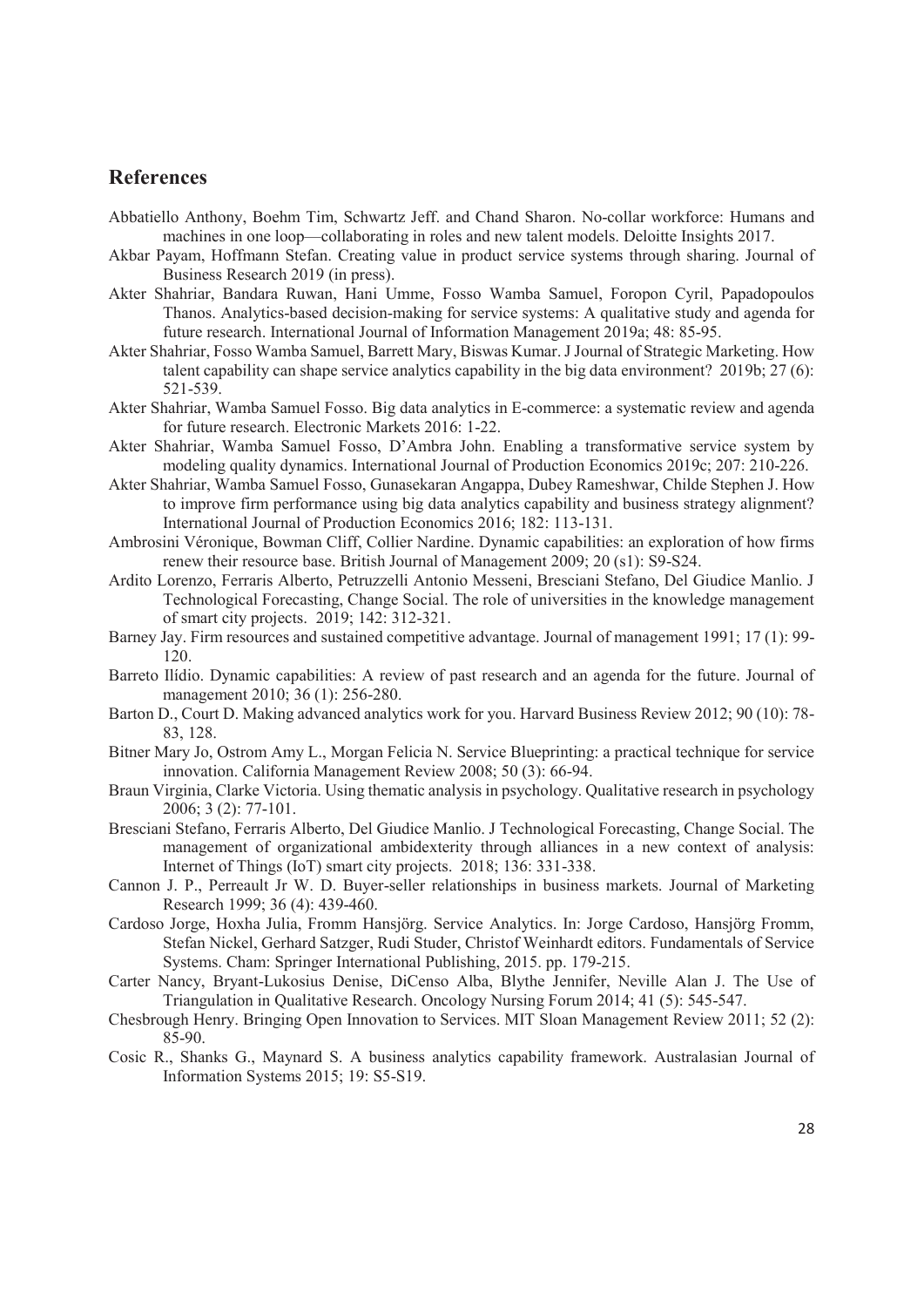- Court David, Elzinga Dave, Mulder Susie, Vetvik Ole Jergen. The Consumer Decision Journey. McKinsey Quarterly 2009; 2009 (3): 1-11.
- Davenport T. H. Competing on analytics. Harvard Business Review 2006; 84 (1): 98-107+134.
- Davenport T. H. The Human Side of Big Data and High-Performance Analytics. 2012: 1-13.
- Davenport T. H., Barth P., Bean R. How 'big data' is different. MIT Sloan Management Review 2012; 54 (1).
- Davenport Thomas, Guha Abhijit, Grewal Dhruv, Bressgott Timna. Journal of the Academy of Marketing Science. How artificial intelligence will change the future of marketing. 2020; 48 (1): 24-42.
- Davenport Thomas H., Harris Jeanne, Shapiro Jeremy. Competing on talent analytics. Harvard Business Review 2010; 88 (10): 52-58.
- Davenport, T.H. and Kudyba, S., 2016. Designing and developing analytics-based data products. MIT Sloan Management Review, 58(1), p.83.
- Davis Kord, Patterson Doug. Ethics of big data: Sebastopol, Calif. : O'Reilly, 2012., 2012.
- Day George S. The capabilities of market-driven organizations. Journal of Marketing 1994; 58 (October):  $37-52.$
- De Swert Knut. Calculating inter-coder reliability in media content analysis using Krippendorff's Alpha. Center for Politics and Communication 2012.
- Demirkan Haluk, Bess Charlie, Spohrer Jim, Rayes Ammar, Allend Don, Moghaddam Yassi. Innovations with Smart Service Systems: Analytics, Big Data, Cognitive Assistance, and the Internet of Everything. Communications of the Association for Information Systems 2015; 37(1): 733-752.
- Demirkan Haluk, Delen Dursun. Leveraging the capabilities of service-oriented decision support systems: Putting analytics and big data in cloud. Decision Support Systems 2013; 55 (1): 412-421.
- Dremel Christian, Herterich Matthias M, Wulf Jochen, Vom Brocke Jan. J Information, Management. Actualizing big data analytics affordances: A revelatory case study. 2020; 57 (1): 103121.
- Ezzy D. Qualitative analysis: practice and innovation Allen & Unwin. Crows Nest 2002.
- Fereday Jennifer, Muir-Cochrane Eimear. Demonstrating rigor using thematic analysis: A hybrid approach of inductive and deductive coding and theme development. International Journal of Qualitative Methods 2006; 5 (1): 80-92.
- Ferraris Alberto, Mazzoleni Alberto, Devalle Alain, Couturier Jerome. J Management Decision. Big data analytics capabilities and knowledge management: impact on firm performance. 2018a.
- Ferraris Alberto, Santoro Gabriele, Bresciani Stefano, Carayannis Elias G. HR practices for explorative and exploitative alliances in smart cities: Evidences from smart city managers' perspective. Management Decision 2018b; 56 (6): 1183-1197.
- Fromm H., Satzger G., Setzer T. Introduction to the service analytics minitrack. Proceedings of the Annual Hawaii International Conference on System Sciences 2016; 2016-March: 1556.
- Fromm Hansjörg, Habryn François, Satzger Gerhard. Service Analytics: Leveraging Data Across Enterprise Boundaries for Competitive Advantage. In: Ulrich Bäumer, Peter Kreutter, Wolfgang Messner editors. Globalization of Professional Services: Innovative Strategies, Successful Processes, Inspired Talent Management, and First-Hand Experiences. Berlin, Heidelberg: Springer Berlin Heidelberg, 2012. pp. 139-149.
- Fusch Patricia, Fusch Gene E., Ness Lawrence R. Denzin's Paradigm Shift: Revisiting Triangulation in Qualitative Research. Journal of Social Change 2018; 10 (1): 19-32.
- Golafshani Nahid. Understanding reliability and validity in qualitative research. The qualitative report 2003; 8 (4): 597-606.
- Grewal Dhruv, Hulland John, Kopalle K. Praveen & Karahanna Elena. The future of technology and marketing: a multidisciplinary perspective. Journal of the Academy of Marketing Science, 48, 1–8 (2020).
- Griffin A., Hauser J. R. The voice of the customer. Marketing Science 1993; 12 (1): 1-27.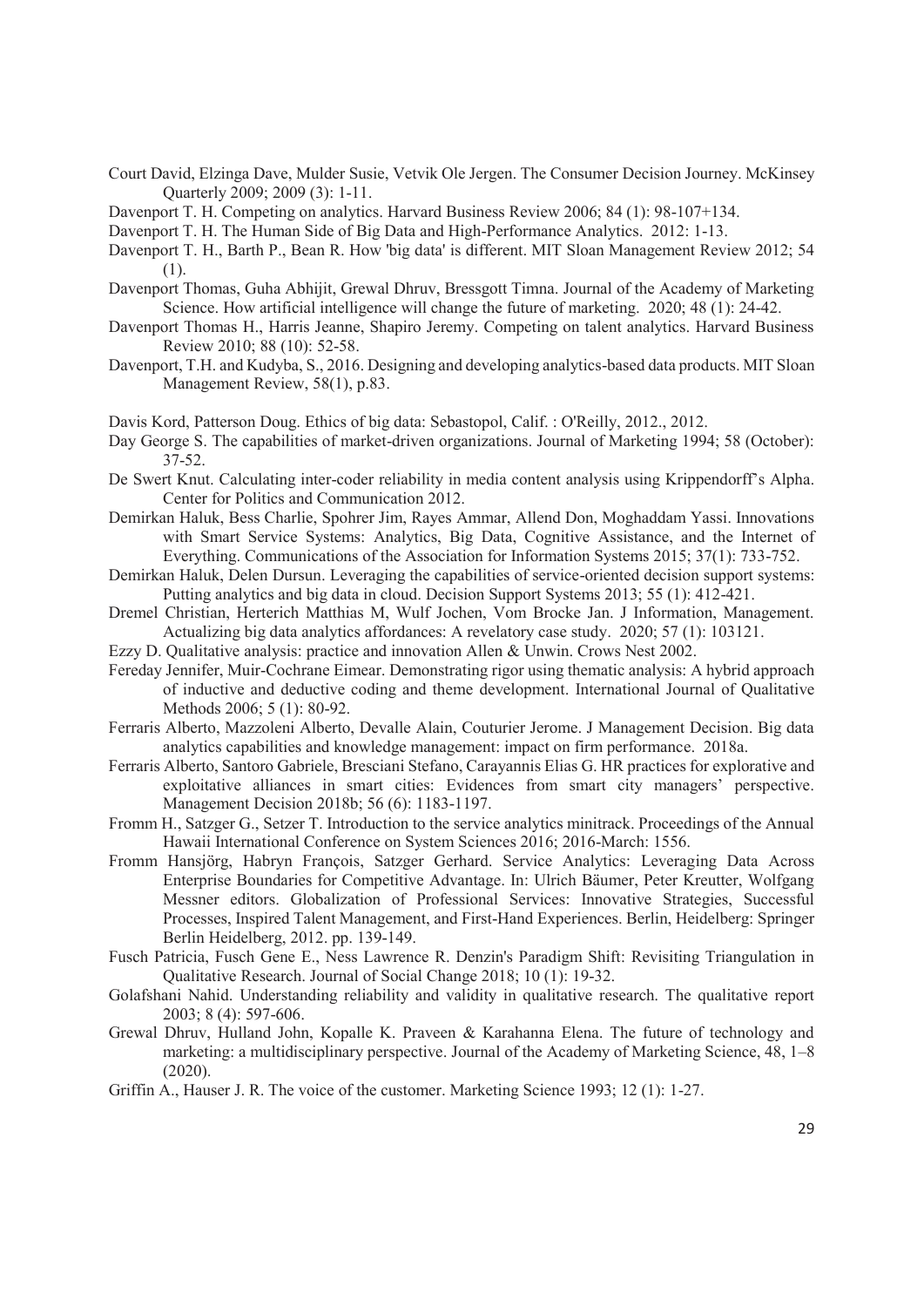- Guest Greg, Bunce Arwen, Johnson Laura. How many interviews are enough? An experiment with data saturation and variability. Field Methods 2006; 18 (1): 59-82.
- Gupta M., George J. F. Toward the development of a big data analytics capability. Information and Management 2016; 53 (8): 1049-1064.
- Gwinner K. P., Bitner M. J., Brown S. W., Kumar A. Service customization through employee adaptiveness. Journal of Service Research 2005; 8 (2): 131-148.
- Hall Patrick, Phan Wen, Whitson Katie. The Evolution of Analytics: Opportunities and Challenges for Machine Learning in Business, 2016 O'Reilly Media, CA.
- Hauser John R, Clausing Don. The House of Quality. Harvard Business Review 1988 (May-June, 1988).

Hayes Andrew F. My macros and code for SPSS and SAS. Retrieved September 2011; 27: 2011.

- Hayes Andrew F, Krippendorff Klaus. Answering the call for a standard reliability measure for coding data. Communication methods and measures 2007; 1 (1): 77-89.
- Helfat Constance E, Peteraf Margaret A. Understanding dynamic capabilities: progress along a developmental path. Strategic Organization 2009; 7 (1): 91-102.
- Helfat Constance E, Peteraf Margaret A. J Strategic Management Journal. Managerial cognitive capabilities and the microfoundations of dynamic capabilities. 2015; 36 (6): 831-850.
- International Data Corporation (2019). IDC Forecasts Revenues for Big Data and Business Analytics Solutions Will Reach \$189.1 Billion This Year with Double-Digit Annual Growth Through 2022, Accessed April 21, 2020: https://www.idc.com/getdoc.jsp?containerId=prUS44998419
- Jia Lin, Hall Dianne, Song Jiahe (2015). The conceptualization of data-driven decision making capability. In Americas conference on information systems, Puerto Rico, San Juan. P. 1-16
- Khalifa A. S. Customer value: A review of recent literature and an integrative configuration. Management Decision 2004; 42 (5): 645-666.
- Kiron D., Shockley R. Creating business value with analytics. MIT Sloan Management Review 2011; 53  $(1): 57-63.$
- Kiron David, Prentice Pamela Kirk, Ferguson Renee Boucher. The Analytics Mandate: Findings from the 2014 Data & Analytics Global Executive Study and Research Report. MIT Sloan Management Review. 2014.
- Krippendorff Klaus. Reliability in content analysis. Human Communication Research 2004; 30 (3): 411- 433.
- Krippendorff Klaus. Computing Krippendorff's alpha reliability. Departmental Papers (ASC) 2007: 43.
- Kumar V., Ramachandran Divya, Kumar Binay. Influence of new-age technologies on marketing: A research agenda. Journal of Business Research 2020 (in press).
- Kuzel Anton J. Sampling in qualitative inquiry. In: B. F. Crabtree, L. M. William editors. Doing qualitative research. London: Sage Publications, 1999. pp. 33-46.
- Lawson Matt, Srinivasan Shuba. Why a Data and Analytics Strategy Today Gives Marketers an Advantage Tomorrow
- Learned Edmund Philip., Christensen C, Andrews K, Guth W. Business Policy: Text and Cases. Homewood, IL: R.D. Irwin, 1969.
- Lemon Katherine N., Verhoef Peter C. Understanding Customer Experience Throughout the Customer Journey. Journal of Marketing 2016; 80 (6): 69-96.
- Leonard-Barton Dorothy. Core capabilities and core rigidities: A paradox in managing new product development. Strategic Management Journal 1992; 13 (S1): 111-125.
- Lim Chie-Hyeon, Kim Min-Jun, Heo Jun-Yeon, Kim Kwang-Jae. Design of informatics-based services in manufacturing industries: case studies using large vehicle-related databases. Journal of Intelligent Manufacturing 2015.
- Lim Chiehyeon, Min-Jun Kim, Ki-Hun Kim, Kwang-Jae Kim, Maglio Paul P. Using data to advance service: managerial issues and theoretical implications from action research. Journal of Service Theory and Practice 2018; 28 (1): 99-128.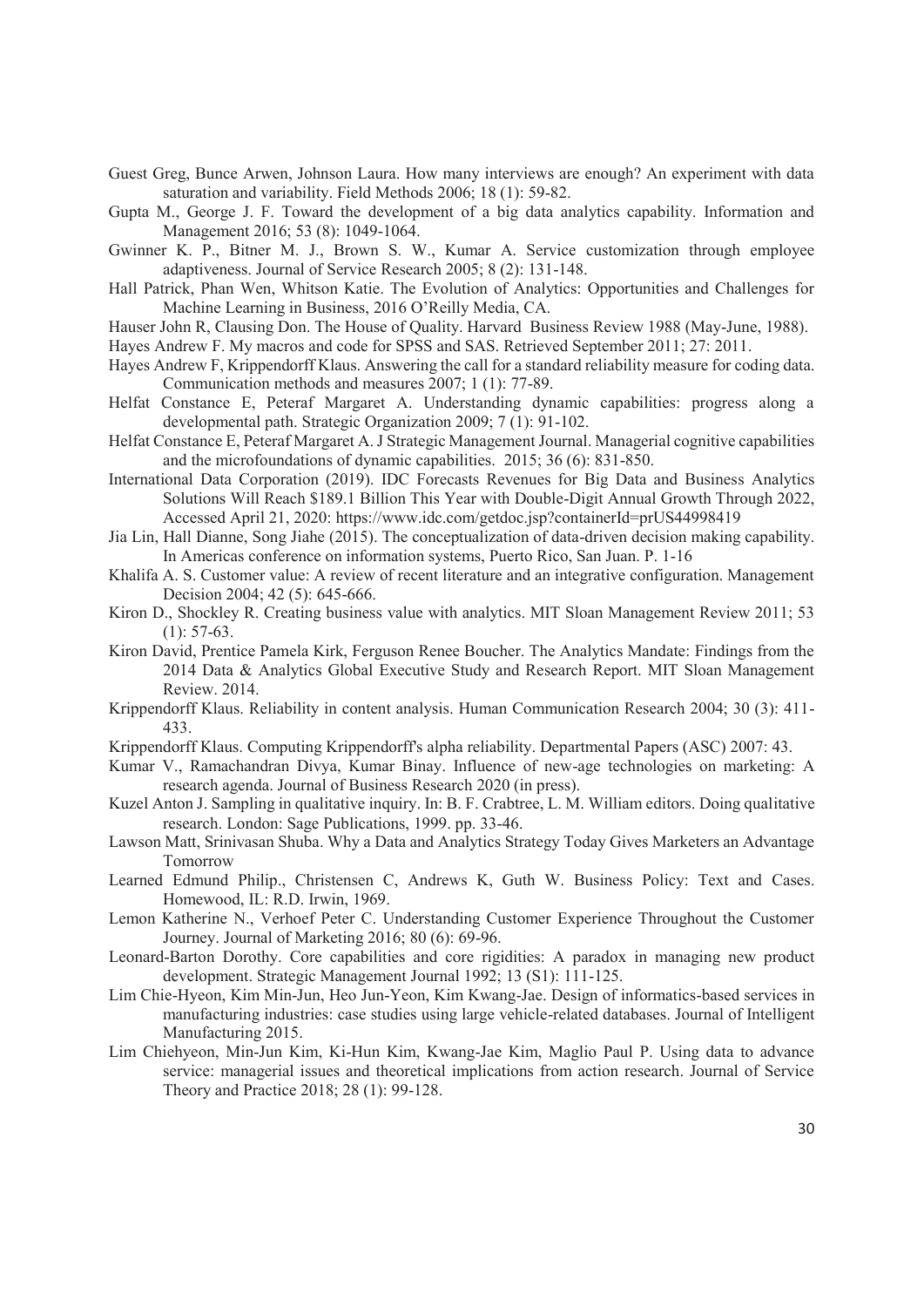- Maglio Paul P., Kwan S. J, Spohrer Jim. Toward a Research Agenda for Human-Centered Service System Innovation. (Commentary) Service Science 2015; 7 (1): 1:10.
- Maglio Paul P., Lim Chei-Hyeon. Innovation and Big Data in Smart Service Systems. Journal of Innovation Management 2016; 4 (1): 1:11.
- Manyika J., Chui M., Brown B., Bughin J., Dobbs R., Roxburgh C., Byers A. H. Big data: The next frontier for innovation, competition, and productivity. Big Data: The Next Frontier for Innovation, Competition, and Productivity 2011.
- Marsella Anthony, Stone Merlin, Banks Matthew. Making customer analytics work for you! Journal of Targeting Measurement and Analysis for Marketing 2005; 13 (4): 299.
- Mikalef P., Pappas I. O., Krogstie J., Giannakos M. Big data analytics capabilities: a systematic literature review and research agenda. Information Systems and e-Business Management 2017: 1-32.
- Mikalef Patrick, Boura Maria, Lekakos George, Krogstie John. Big data analytics capabilities and innovation: the mediating role of dynamic capabilities and moderating effect of the environment. British Journal of Management 2019; 30 (2): 272-298.
- Mikalef Patrick, Krogstie John, Pappas Ilias O, Pavlou Paul. Exploring the relationship between big data analytics capability and competitive performance: The mediating roles of dynamic and operational capabilities. J Information, Management 2020; 57 (2): 103169.
- Motamarri Saradhi, The convergence of SDL and STD towards co-creation. In Proceedings of the Australian and New Zealand Marketing Academy Conference (ANZMAC) 2015.
- Motamarri Saradhi. Information Systems as a Service (ISaaS): Consumer Co-creation of Value. In: A Beheshti, M Hashmi, H Dong, W.E. Zhang editors. ASSRI 2015/2017 LNBIP 234: Springer International Publishing AG, 2018. 1:14.
- Motamarri Saradhi, Akter Shahriar, Yanamandram Venkata. Does Big Data Analytics Influence Frontline Employees in Services Marketing? Business Process Management Journal 2017; 23 (3), 623-644.
- Neuman W. Lawrence. Social Research Methods: Qualitative and quantitative approaches, 7th Edition. Boston, MA: Pearson, 2011.
- Oliveira Pedro, von Hippel Eric. Users as Service Innovators: The Case of Banking Services. Research Policy 2011; 40 (6): 806-818.
- Opresnik David, Taisch Marco. The value of Big Data in servitization. International Journal of Production Economics 2015; 165: 174-184.
- Ostrom A. L., Parasuraman A., Bowen D. E., Patrício L., Voss C. A. Service Research Priorities in a Rapidly Changing Context. Journal of Service Research 2015; 18 (2): 127-159.
- Parasuraman A., Zeithaml V.A., Berry L.L. SERVQUAL: A Multiple-Item Scale for Measuring Consumer Perceptions. Journal of Retailing 1988; 64 (1): 12-40.
- Petroski Henry. Success through Failure. Princeton, NJ, USA: Princeton University Press, 2006.
- PMI Project Management Institute Inc. USA. A Guide to the Project Management Body of Knowledge, PMBOK Guide, Includes The Standard for Project Management ANSI/PMI 99-001-2017
- Polese Francesco, Sarno Debora, Vargo Stephen Louis. The Role of Emergence in Service Systems. In Proceedings of the 53rd Hawaii International Conference on System Sciences, 2020.
- Porter Michael E. Competitive Strategy. New York, USA: Free Press, 1980.
- Ransbotham Sam, Kiron David, Prentice Pamela Kirk. Minding the Analytics Gap. MIT Sloan Management Review 2015a; 56 (3): 63-68.
- Rialti Riccardo, Zollo Lamberto, Ferraris Alberto, Alon Ilan %J Technological Forecasting, Change Social. Big data analytics capabilities and performance: Evidence from a moderated multi-mediation model. 2019; 149: 119781.
- Ross, Jeanne W., Cynthia M. Beath, and Anne Quaadgras. You may not need big data after all. Harvard Business Review 2013; 91 (12) 90-+.
- Rust R. T., Huang M. H. The service revolution and the transformation of marketing science. Marketing Science 2014; 33 (2): 206-221.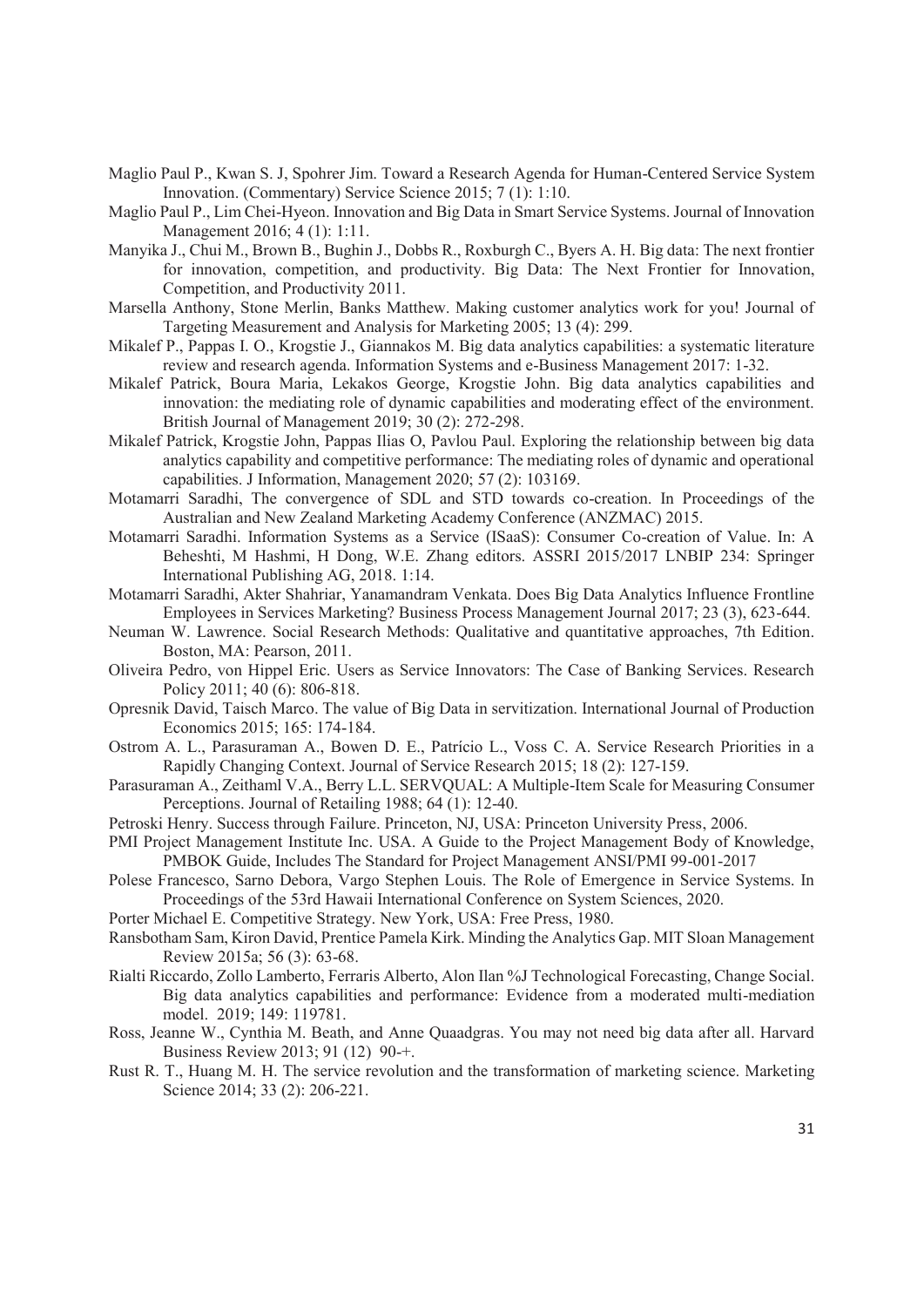- Saunders Mark, Lewis Philip, Thornhill Adrian. Research methods for business students. Essex, UK: Pearson Education, 2012.
- Shapiro Carl. The Theory of Business Strategy. The RAND Journal of Economics 1989; 20 (1): 125-137.
- Silverman David. Interpreting qualitative data: A guide to the principles of qualitative research. London: Sage, 2011.
- Skinner Denise, Tagg Clare, Holloway Jacky. Managers and research: The pros and cons of qualitative approaches. Management Learning 2000; 31 (2): 163-179.
- Spiro Rosann L., Weitz Barton A. Adaptive selling: Conceptualization, measurement, and nomological validity. Journal of marketing research 1990; 27 (February): 61-69.
- Spohrer Jim, Maggilo Paul P. Towardd science of service systems: Value and symbols: Value and Symbols. In P.P. Maglio, C.A., Kieliszewskil \* J.C. Soohrer (Eds.), Handbook of Service Science. New York Springer. 2010.
- Teece D. J. Explicating dynamic capabilities: the nature and microfoundations of (sustainable) enterprise performance. Strategic Management Journal 2007; 28 (13): 1319-1350.
- Teece D. J., Pisano G., Shuen A. Dynamic capabilities and strategic management. Strategic Management Journal 1997; 18 (7): 509-533.
- Teece David J. The foundations of enterprise performance: Dynamic and ordinary capabilities in an (economic) theory of firms. The Academy of Management Perspectives 2014; 28 (4): 328-352.
- Teece David J. J Long Range Planning. Business models and dynamic capabilities. 2018b; 51 (1): 40-49.
- Teece David, Leih Sohvi. Uncertainty, Innovation, and Dynamic Capabilities: An Introduction. California Management Review 2016; 58 (4): 5-12.
- Teece David, Peteraf Margaret, Leih Sohvi. Dynamic capabilities and organizational agility: Risk, uncertainty, and strategy in the innovation economy. California Management Review 2016; 58 (4): 13-35.
- Topscott Don. The Digital Economy Anniversary Edition: Rethinking Promise and Peril in the Age of Networked Intelligence. USA: McGraw-Hill, 2015.
- Tranfield David, Denyer David, Smart Palminder. Towards a Methodology for Developing Evidence-Informed Management Knowledge by Means of Systematic Review. British Journal of Management 2003; 14 (3): 207-222.
- Vargo Stephen L, Lusch Robert F. Evolving to a New Dominant Logic for Marketing. Journal of Marketing 2004; 68 (Jan-2004): 1-17.
- Vargo Stephen L, Maglio Paul P, Akaka Melissa Archpru. On value and value co-creation: A service systems and service logic perspective. European management journal 2008; 26 (3): 145-152.
- Vargo Stephen L., Lusch Robert F. Service-dominant logic: continuing the evolution. Journal of the Academy of Marketing Science 2008; 36 (1): 1-10.
- Verhoef Peter C., Broekhuizen Thijs, Bart Yakov, Bhattacharya Abhi, Qi Dong John, Fabian Nicolai, Haenlein Michael. Digital transformation: A multidisciplinary reflection and research agenda. Journal of Business Research 2019 (In press).
- Vidgen Richard, Hindle Giles, Randolph Ian. Exploring the ethical implications of business analytics with a business ethics canvas. European Journal of Operational Research 2020; 281 (3): 491-501.
- Wamba Samuel Fosso, Dubey Rameshwar, Gunasekaran Angappa, Akter Shahriar. The performance effects of big data analytics and supply chain ambidexterity: The moderating effect of environmental dynamism. International Journal of Production Economics 2020; 222: 107498.
- Wamba Samuel Fosso, Gunasekaran Angappa, Akter Shahriar, Ren Steven Ji-fan, Dubey Rameshwar, Childe Stephen J. Big data analytics and firm performance: Effects of dynamic capabilities. Journal of Business Research 2017; 70: 356-365.
- Wang Y., Kung L. A., Byrd T. A. Big data analytics: Understanding its capabilities and potential benefits for healthcare organizations. Technological Forecasting and Social Change 2016; 126, 3-13.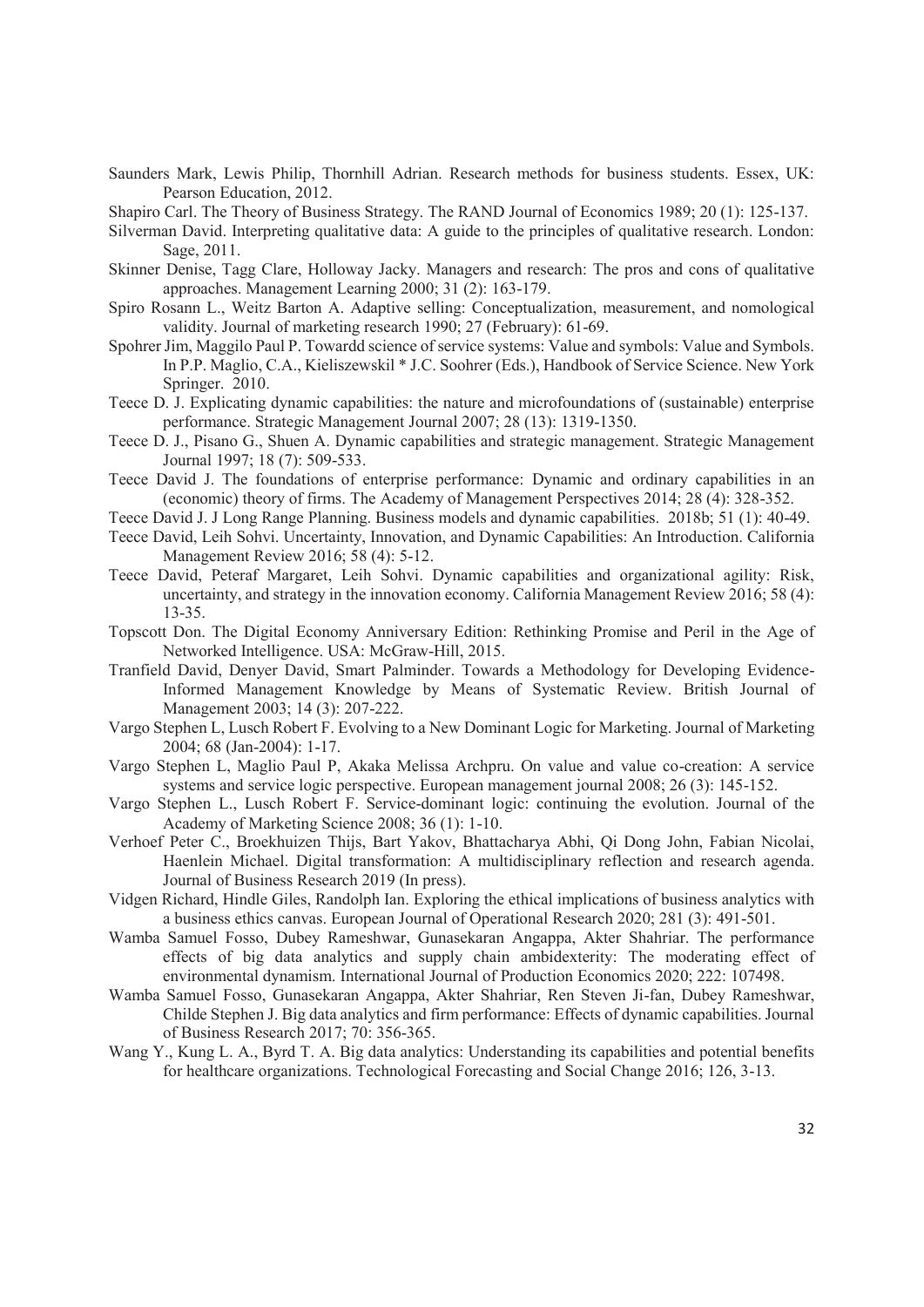- Wang Yichuan, Kung LeeAnn, Byrd Terry Anthony. Big data analytics: Understanding its capabilities and potential benefits for healthcare organizations. Technological Forecasting and Social Change 2018; 126: 3-13.
- Warner Karl S. R., Wäger Maximilian. Building dynamic capabilities for digital transformation: An ongoing process of strategic renewal. Long Range Planning 2019; 52 (3): 326-349.
- Wedel M., Kannan P. K. Marketing analytics for data-rich environments. Journal of Marketing 2016; 80 (6): 97-121.
- Wilder Kelly M., Collier Joel E., Barnes Donald C. Tailoring to Customers' Needs: Understanding How to Promote an Adaptive Service Experience With Frontline Employees. Journal of Service Research 2014; 17 (4): 446-459.
- Yasmin Mariam, Tatoglu Ekrem, Kilic Huseyin Selcuk, Zaim Selim, Delen Dursun. J Journal of Business Research. Big data analytics capabilities and firm performance: An integrated MCDM approach. 2020; 114: 1-15.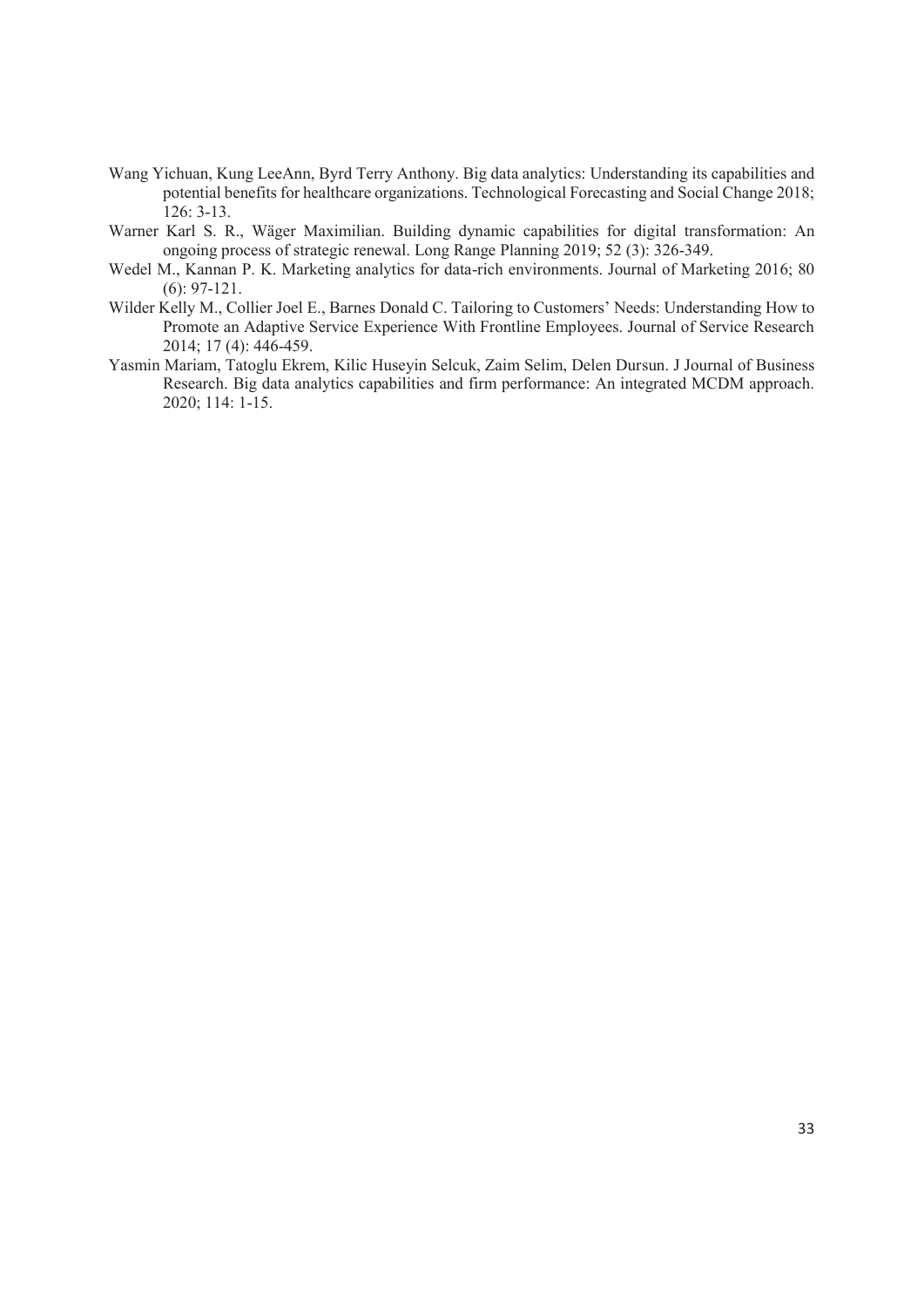## **Figures**



**Providers** 





Figure 2: Dynamic Service Analytics Capability Framework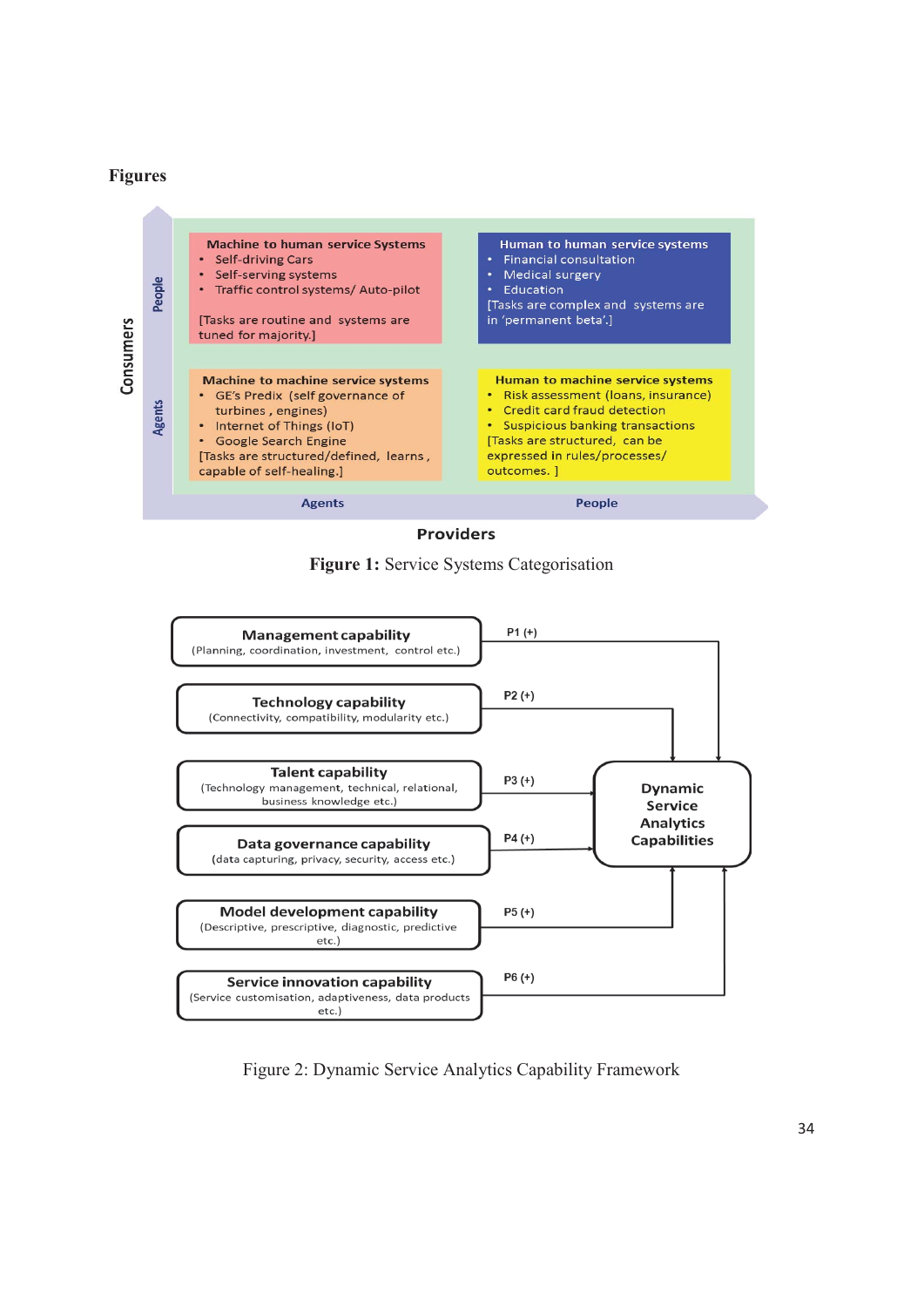Table 1: Role of Dynamic Service Analytic Capabilities across the Service Life Cycle Table 1: Role of Dynamic Service Analytic Capabilities across the Service Life Cycle

| Sources                                      | (Lawson and Srinivasan 2018)                                              | (Chesbrough 2011; Oliveira and von Hippel<br>2011; Davenport and Kudyba 2016) | (Hauser and Clausing 1988)                                                                              | and<br>Verhoef 2016; Lawson<br>Srinivasan 2018)<br>(Lemon and                           | and<br>Verhoef 2016; Lawson<br>Srinivasan 2018)<br>and<br>(Lemon                  | and<br>Verhoef 2016; Lawson<br>Srinivasan 2018)<br>and<br>(Lemon | and<br>(Lemon and Verhoef 2016; Lawson<br>Srinivasan 2018)            | (Parasuraman et al. 1988; Lemon and Verhoef<br>2016                                   | (Griffin and Hauser 1993; Ross et al. 2013)                                                                        | (Ross et al. 2013)                                                                         | 2013; Davenport and Kudyba<br>$\frac{1}{a}$<br>đ<br>Ross<br>2016) | (Motamarri 2015)                                                        |
|----------------------------------------------|---------------------------------------------------------------------------|-------------------------------------------------------------------------------|---------------------------------------------------------------------------------------------------------|-----------------------------------------------------------------------------------------|-----------------------------------------------------------------------------------|------------------------------------------------------------------|-----------------------------------------------------------------------|---------------------------------------------------------------------------------------|--------------------------------------------------------------------------------------------------------------------|--------------------------------------------------------------------------------------------|-------------------------------------------------------------------|-------------------------------------------------------------------------|
| Service Life Cycle   Analytics Opportunities | ights on market needs, customer feedback and trends.<br>DSAC provides ins | Innovate for solutions for the identified needs.                              | Harness internal/external success/failure stories to design services that<br>meet/exceed customer needs | lure of technology/touchpoints and devise effective<br>Assess success/fail<br>channels. | customer buying behaviors, market performance,<br>DSAC to provide<br>competition. | DSAC to provide fulfillment insights and customer perceptions.   | DSAC to provide customer experience vis-à-vis market and competition. | customer service quality perceptions and areas for<br>DSAC to provide<br>improvement. | insights on customer pain points, hurdles for service<br>demand, opportunities for improvement.<br>DSAC to provide | insights on market size, competition, market share,<br>DSAC to provide<br>demand patterns. | DSAC insights to guide service refinement.                        | DSAC insights to guide strategic decisions to retire existing services. |
| (SLC)                                        | Market needs                                                              | Service innovation                                                            | Service design                                                                                          | Servicescape<br>Touchpoints                                                             | Service encounters                                                                | Service fulfillment                                              | Service experience                                                    | Service quality                                                                       | the<br>J<br>customers<br>Voice                                                                                     | Service demand                                                                             | Service refinement                                                | Service retirement                                                      |
| Stage                                        |                                                                           | $\mathcal{C}$                                                                 | $\mathfrak{c}$                                                                                          | 4                                                                                       | 5                                                                                 | $\circ$                                                          | Γ                                                                     | $\infty$                                                                              | $\circ$                                                                                                            | $\overline{10}$                                                                            | $\Box$                                                            | 12                                                                      |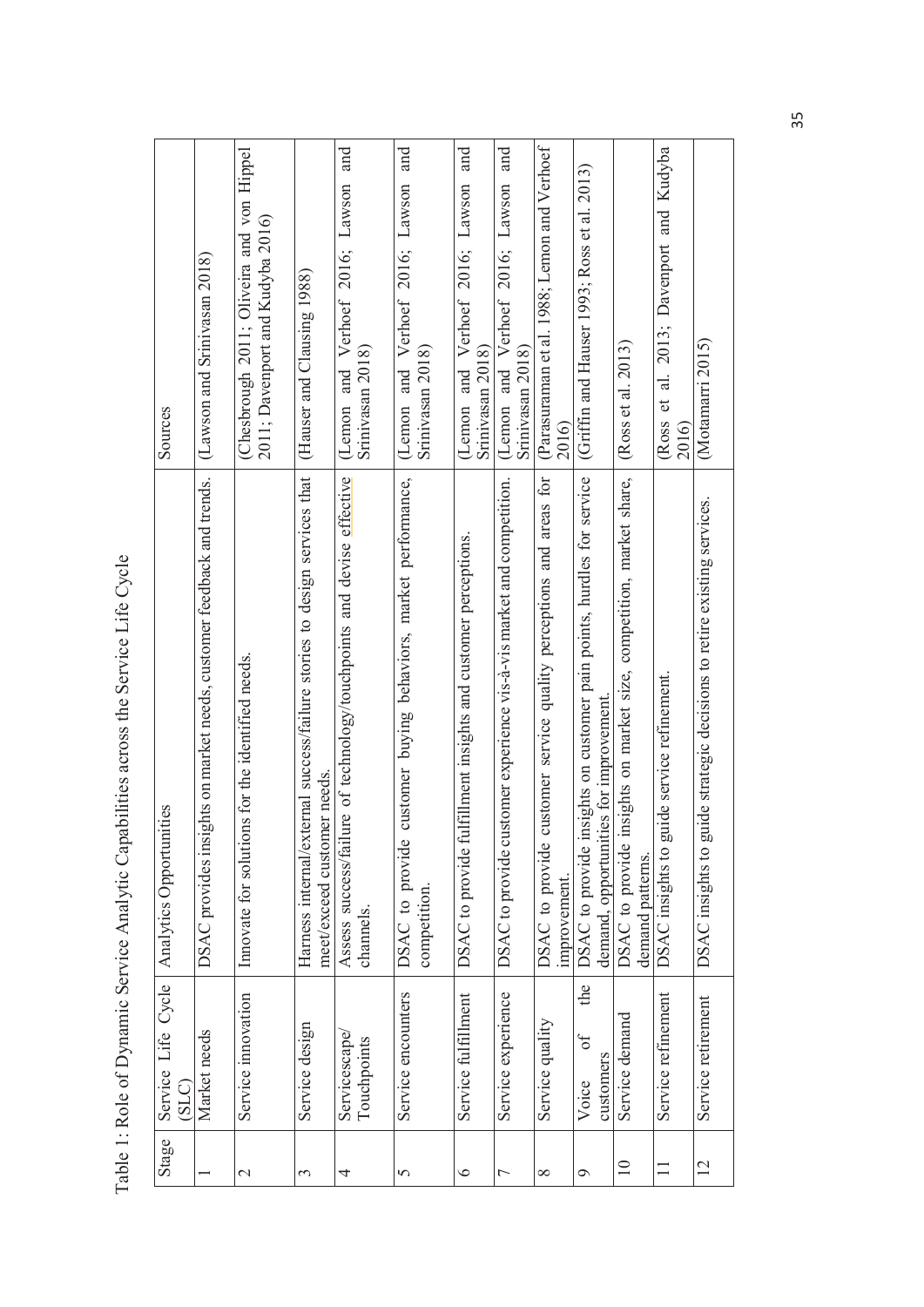Table 2: Dimensions, sub-dimensions and research questions for dynamic service analytics capabilities Table 2: Dimensions, sub-dimensions and research questions for dynamic service analytics capabilities

| Sources            | 2005;<br>Davenport 2006; Kiron et al. 2014; Akter et<br>al. 2016; Maglio and Lim 2016; Wedel and<br>Kannan 2016; Mikalef et al. 2017; PMI<br>$\overline{a}$ .<br>đ<br>Marsella<br>2004;<br><b>Khalifa</b><br>2017)                                                | (Barton and Court 2012; Davenport 2012;<br>Demirkan et al. 2015; Akter et al. 2016;<br>Maglio and Lim 2016)                                                                        | (Davenport et al. 2010; Akter et al. 2016)                                                                                                                           | (Demirkan and Delen 2013; Ransbotham et<br>al. 2015b; Wang et al. 2018)                                                                                                                                                                                    | (Cardoso et al. 2015; Wedel and Kannan<br>2016; Mikalef et al. 2020)                                                                                                                                                                                      | (Marsella et al. 2005; Wilder et al. 2014;<br>Cardoso et al. 2015; Maglio and Lim 2016;<br>Wedel and Kannan 2016; Mikalef et al.<br>2017)                  |
|--------------------|-------------------------------------------------------------------------------------------------------------------------------------------------------------------------------------------------------------------------------------------------------------------|------------------------------------------------------------------------------------------------------------------------------------------------------------------------------------|----------------------------------------------------------------------------------------------------------------------------------------------------------------------|------------------------------------------------------------------------------------------------------------------------------------------------------------------------------------------------------------------------------------------------------------|-----------------------------------------------------------------------------------------------------------------------------------------------------------------------------------------------------------------------------------------------------------|------------------------------------------------------------------------------------------------------------------------------------------------------------|
| Research questions | How organizations can orchestrate DSAC to enhance<br>What value conceptualizations help in evaluating the<br>How can organizations systematically identify<br>organizational agility and performance?<br>outcomes of DSAC investments?<br>opportunities for DSAC? | How to integrate services data from external and internal<br>How can smart technologies enhance socio-technical<br>interactions with service systems?<br>sources to gain insights? | What are the impacts of the continual outsourcing of<br>How to train a workforce in a continually changing<br>technology to outside firms?<br>technological context? | What frameworks are needed for firms to benchmark their<br>What standards are needed to systematically manage the<br>Does DSAC alter the definitions of security, privacy &<br>master data management practices?<br>life cycle of service data?<br>ethics? | How can firms empower their employees with a modeling<br>What frameworks are needed to map information value<br>How can firms leverage dynamic models in enhancing<br>versus decision value across business functions?<br>service delivery?<br>dashboard? | Does DSAC enhance service adaptiveness? If so, what<br>How firms institutionalize service innovation through<br>factors mediate the relationship?<br>DSAC? |
| Sub-dimensions     | Coordination, Control<br>Planning, Investment,                                                                                                                                                                                                                    | Compatibility, Modularity<br>Connectivity,                                                                                                                                         | Technology management,<br>Technical knowledge,<br>Relational knowledge<br>Business knowledge,                                                                        | cycle management, Master-<br>data management, Privacy,<br>and security management<br>Data architecture, Life-                                                                                                                                              | Predictive and Prescriptive<br>Descriptive, Diagnostic,<br>models                                                                                                                                                                                         | Service refinement, New<br>Service adaptiveness,<br>service development                                                                                    |
| Dimensions         | Management<br>capability                                                                                                                                                                                                                                          | Technology<br>capability                                                                                                                                                           | Talent capability                                                                                                                                                    | Data governance<br>capability                                                                                                                                                                                                                              | development<br>capability<br>Model                                                                                                                                                                                                                        | Service innovation<br>& adaptiveness<br>capability                                                                                                         |

36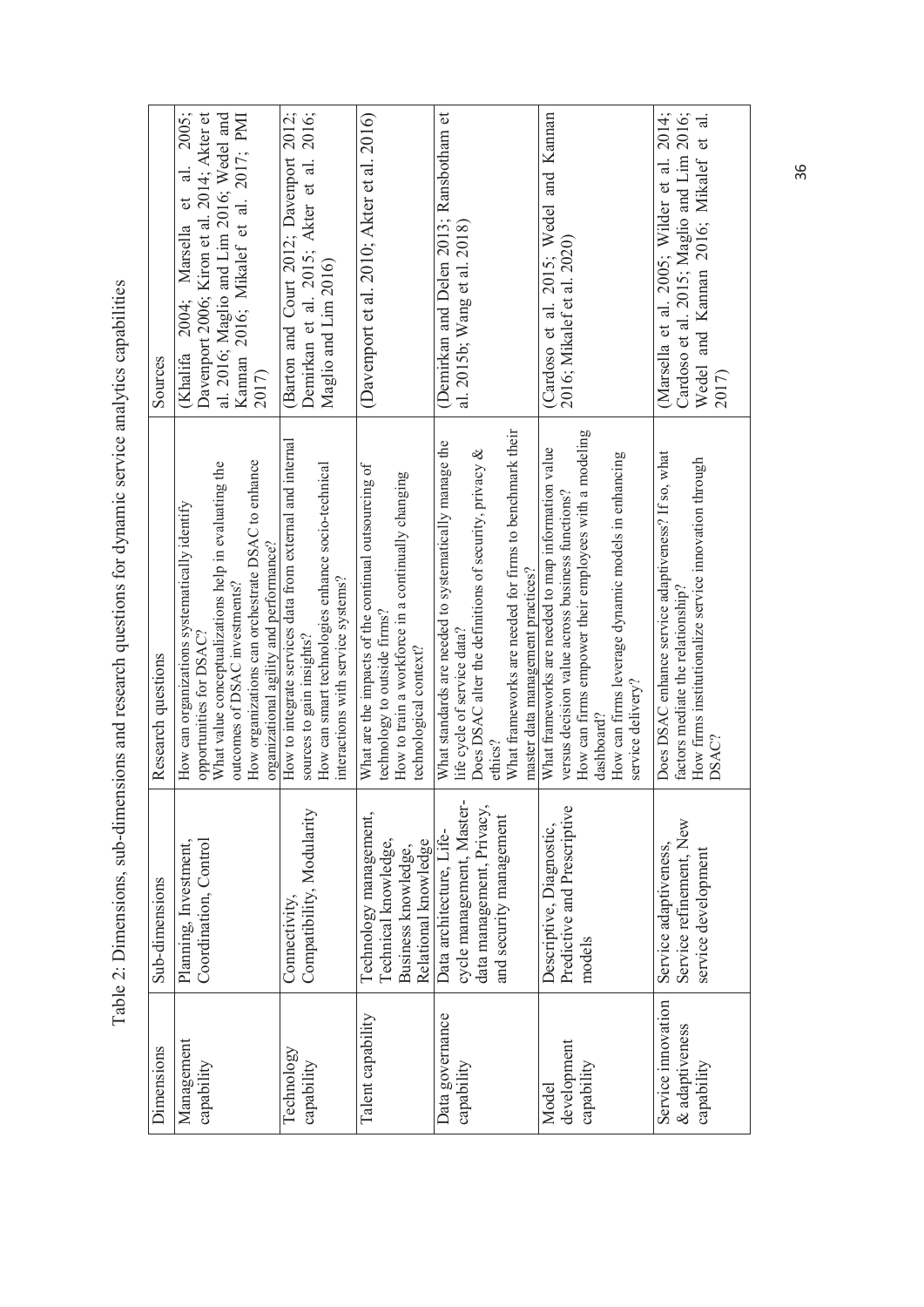| <b>Search Theme</b> |             |       | <b>Service Analytics/ BDA Capabilities</b> |                 |                |                |
|---------------------|-------------|-------|--------------------------------------------|-----------------|----------------|----------------|
| Search#             | <b>Date</b> | Level | <b>Search String</b>                       | <b>Database</b> | <b>Results</b> | <b>Useful</b>  |
| 1                   | 21-Aug-17   |       | <b>Service Analytics Capabilities</b>      | Scopus          | 0              |                |
| $\overline{2}$      | 21-Aug-17   |       | Service Analytics                          | Scopus          | 34             |                |
|                     | 21-Aug-17   | 2.1   | - Capabilities                             | Scopus          | 4              |                |
|                     | 21-Aug-17   | 2,2   | - Culture                                  | Scopus          | 1              | No             |
|                     | 29-Aug-17   |       | Service Analytics                          | Google          | 1,020          |                |
|                     | 30-Aug-17   |       | Service Analytics                          | Google          | 42             | No             |
|                     | 30-Aug-17   |       | Service Analytics Capabilities             | Google          | 3              | No             |
|                     | 30-Aug-17   |       | Service Analytics                          | WoS             | 18             | No             |
|                     | 30-Aug-17   |       | Service Analytic(s) Capabilities           | WoS             | 0              |                |
|                     |             |       |                                            |                 |                |                |
| 3                   | 21-Aug-17   |       | Service Analytics Culture                  | Scopus          | 1              | No             |
|                     |             |       | Service Analytics Culture                  | Google          | 1              | No             |
|                     |             |       | Service Analytics Culture                  | Google          | 0              |                |
|                     |             |       |                                            |                 |                |                |
| 4                   | 21-Aug-17   |       | <b>Big Data</b>                            | Scopus          | 34,111         |                |
|                     | 21-Aug-17   | 4.1   | - Analytics                                | Scopus          | 9,773          |                |
|                     | 21-Aug-17   | 4.1.1 | - - Capabilities                           | Scopus          | 1,178          |                |
|                     | 21-Aug-17   | 4.2   | - Capabilities                             | Scopus          | 2,628          |                |
| $\,$ 5 $\,$         | 21-Aug-17   |       | <b>Big Data Capabilities</b>               | Scopus          | 26             |                |
| 6                   | 21-Aug-17   |       | <b>Big Data Analytics Capabilities</b>     | Scopus          | 18             |                |
|                     |             |       |                                            |                 |                |                |
|                     | 30-Aug-17   |       | <b>Big Data</b>                            | WoS             | 19,200         |                |
|                     |             |       | - Analytics                                | WoS             | 3,346          |                |
|                     |             |       | - Analytics Capabilities                   | WoS             | 15             | $\overline{2}$ |
|                     |             |       | <b>Big Data Analytic? Capabilities</b>     | WoS             | 4              | 0              |
|                     |             |       |                                            |                 |                |                |
| $\overline{7}$      | 21-Aug-17   |       | Data Analytics                             | Scopus          | 5,771          |                |
|                     |             | 7.1   | - Capabilities                             | Scopus          | 687            |                |
|                     | 30-Aug-17   |       | Data Analytic?                             | WoS             | 3,496          |                |
|                     | 30-Aug-17   |       | Data Analytic? Capabilities                | WoS             | 15             | 1              |
|                     |             |       |                                            |                 |                |                |
|                     | 4-Sep-17    |       | Analytics Capabilities                     | Google          | 2,820          | 18             |
|                     | 5-Sep-17    |       | <b>Analytics Capabilities</b>              | Scopus          | 120            |                |
|                     | 11-Sep-17   |       | Analytics Capabilities                     | WoS             | 51             |                |
|                     |             |       |                                            |                 |                |                |
| 8                   | 21-Aug-17   |       | Data Driven Culture                        | Scopus          | 11             |                |
| $\boldsymbol{9}$    | 28-Aug-17   |       | Data Driven                                | Scopus          | 28,861         |                |
|                     |             | 8.1   | - Culture                                  | Scopus          | 1,060          |                |
|                     |             | 8.1   | - Decision Making                          | Scopus          | 2,584          |                |
|                     |             | 8.1   | - Services                                 | Scopus          | 4,812          |                |
|                     | 30-Aug-17   |       | Data Driven                                | WoS             | 20,342         |                |
|                     | 30-Aug-17   |       | - Culture                                  | WoS             | 158            |                |
|                     | 30-Aug-17   |       | - Decision Making                          | WoS             | 809            |                |
|                     | 30-Aug-17   |       | Data Driven Culture                        | WoS             | $\overline{2}$ | 0              |
|                     | 30-Aug-17   |       | Data Driven Decision                       | WoS             | 319            |                |
|                     | 30-Aug-17   |       | Data Driven Decion Making                  | WoS             | 211            |                |
|                     |             |       |                                            |                 |                |                |
| 10                  | 28-Aug-17   |       | <b>Data Driven Services</b>                | Scopus          | 39             | 2              |
|                     | 30-Aug-17   |       | Data Driven Services                       | WoS             | 13             | 1              |

# **Appendix 1: Summary of Literature Search**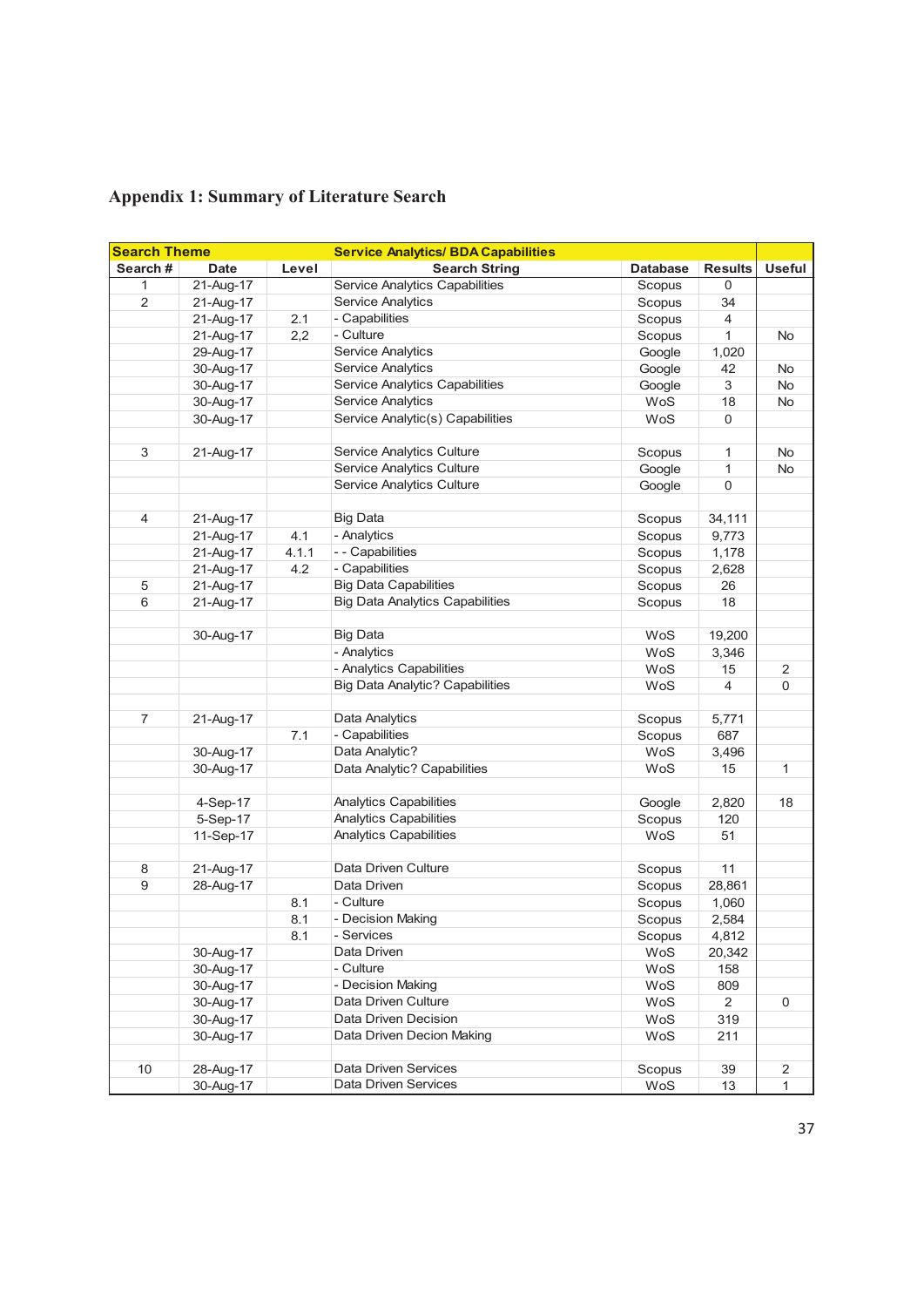| <b>Appendix 2: Dimensions of Big Data Analytics</b> |  |  |  |  |
|-----------------------------------------------------|--|--|--|--|
|-----------------------------------------------------|--|--|--|--|

| <b>Dimension</b>              | <b>Big Data Analytics</b>            | <b>Business Analytics</b>            | <b>Data-Driven Decision</b> |
|-------------------------------|--------------------------------------|--------------------------------------|-----------------------------|
|                               | Capability                           | Capability                           | <b>Making Capability</b>    |
| Management Capability         | (Akter et al. 2016)                  |                                      |                             |
|                               | (Mikalef et al. 2019)                |                                      |                             |
|                               | (Gupta and George 2016)              |                                      |                             |
| Technology Capability         | (Akter et al. 2016)                  | (Cosic et al. 2015)                  |                             |
|                               | (Gupta and George 2016)              |                                      |                             |
| <b>Talent Capability</b>      | (Akter et al. 2016)                  | (Cosic et al. $2015$ ) <sup>a1</sup> |                             |
|                               | (Gupta and George                    |                                      |                             |
|                               | $2016$ <sup>d</sup>                  |                                      |                             |
| Data Governance               | Akter et al. (2019a)                 | (Cosic et al. 2015)                  | (Jia et al. 2015)           |
| Capability                    | Mikalef et al. (2019)                |                                      |                             |
| Data Analytics Capability     |                                      |                                      | (Jia et al. 2015)           |
| <b>Insight Exploitation</b>   |                                      |                                      | (Jia et al. 2015)           |
| Capability                    |                                      |                                      |                             |
| Performance                   |                                      |                                      | (Jia et al. 2015)           |
| Management Capability         |                                      |                                      |                             |
| <b>Integration Capability</b> |                                      |                                      | (Jia et al. 2015)           |
| Culture Capability            | (Gupta and George 2016) <sup>e</sup> | (Cosic et al. 2015)                  |                             |
| <b>Investment Capability</b>  | Akter et al. (2019b)                 |                                      |                             |
| Linkage Capability            | Akter et al. (2019a)                 |                                      |                             |
| Data Capability               | (Gupta and George 2016)              |                                      |                             |
| Intensity of                  | (Gupta and George 2016)              |                                      |                             |
| Organisational Learning       |                                      |                                      |                             |

Notes:

a<sup>1, a2</sup>: People Capability; Personnel Capability<br><sup>b</sup>: Infrastructure Capability<br><sup>c</sup>: Relational Network Capability<br><sup>d</sup>: Technical skills<br><sup>e</sup>: Data Driven Culture